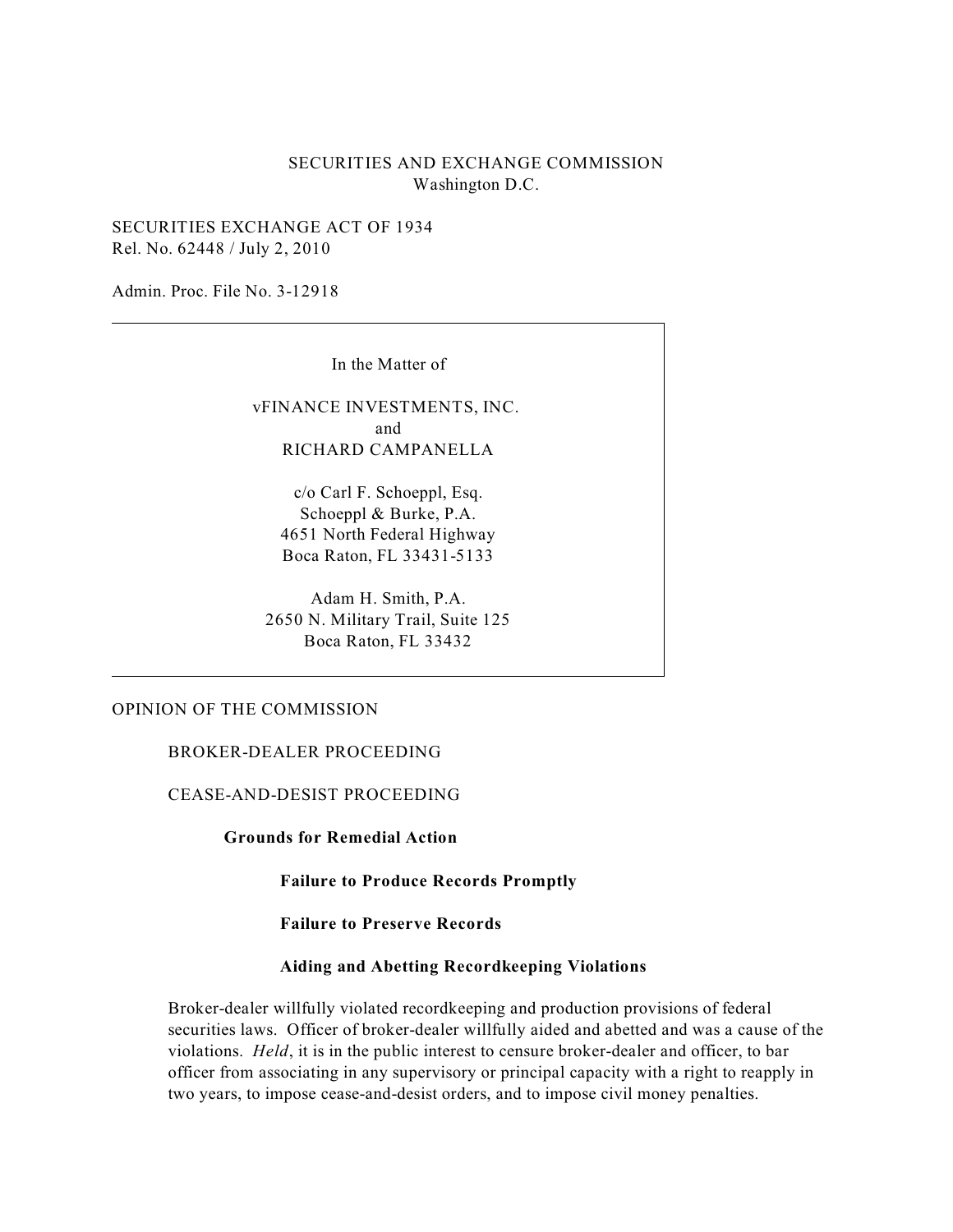#### APPEARANCES:

*Carl F. Schoeppl*, of Schoeppl & Burke, P.A., and *Adam H. Smith, P.A.*, for vFinance Investments, Inc. and Richard Campanella.

*Marc J. Fagel*, *John S. Yun*, and *Steven D. Buchholz*, for the Division of Enforcement.

Appeal filed: January 2, 2009 Last brief received: April 15, 2010 Oral argument: March 30, 2010

vFinance Investments, Inc., a registered broker-dealer ("vFinance" or the "Firm"), and Richard Campanella, the Firm's former chief compliance officer and later president (together with vFinance, "Respondents"), appeal an administrative law judge's decision.<sup>1</sup> The law judge found that vFinance willfully violated Section 17(a) of the Securities Exchange Act of 1934 and Exchange Act Rules 17a-4(b)(4) and 17a-4(j),<sup>2</sup> by failing to preserve and promptly produce electronic communications regarding its trading in the securities of Lexington Resources, Inc. ("Lexington"), and that Campanella willfully aided and abetted and was a cause of these violations. The law judge ordered Respondents to cease and desist, censured Campanella, and fined the Firm \$100,000 and Campanella \$30,000. We base our findings on an independent review of the record, except with respect to those findings not challenged on appeal.

**I.** 

#### **A. Background**

During the period at issue, vFinance was based in Florida with approximately 120 registered representatives and about twenty-five branch offices.<sup>3</sup> From 2003 to July 2006, Campanella was the Firm's chief compliance officer and was responsible for the Firm's preservation of business correspondence. Campanella also oversaw annual audits of the Firm's branch offices, conducted by

<sup>1</sup> *vFinance Invs., Inc., Initial Decision Rel. No.* 360 (Nov. 7, 2008), 94 SEC Docket 11538.

<sup>2</sup> 15 U.S.C. § 78q(a)(1); 17 C.F.R. § 240.17a-4(a)(4) and (j).

<sup>3</sup> vFinance is a member of the Financial Industry Regulatory Authority, Inc. ("FINRA"), which was previously known as NASD. *See* Securities Exchange Act Rel. No. 56146 (July 26, 2007), 72 Fed. Reg. 42,190 (Aug. 1, 2007) (SR-NASD-2007-053) (approving NASD proposed rule change to reflect NASD's name change to FINRA, in connection with the consolidation of the member firm regulatory functions of NASD and NYSE Regulation, Inc.). Because the events herein took place before NASD's name change, we continue to use the designation NASD.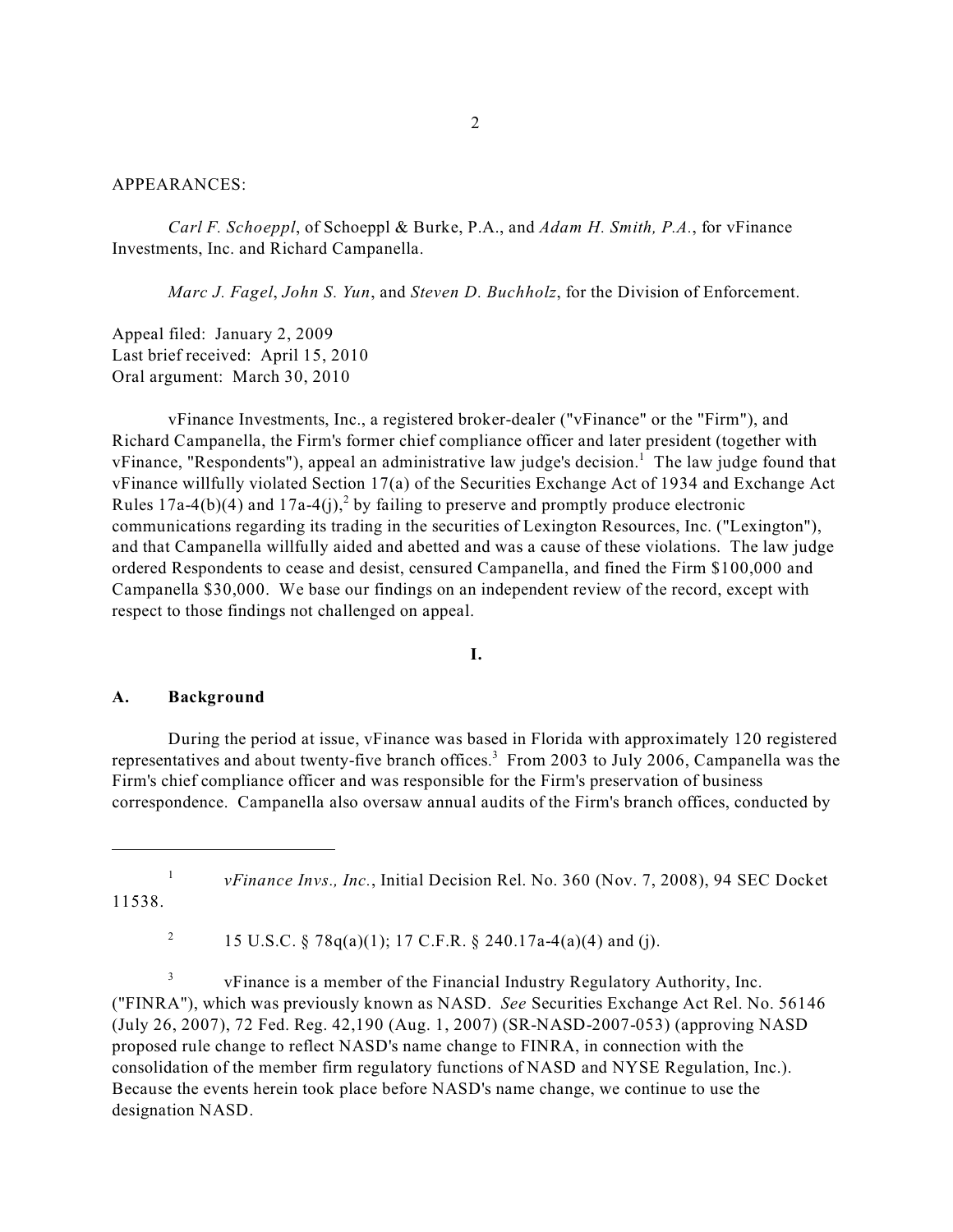a vFinance compliance auditor reporting directly to Campanella. Campanella was responsible for the procedures employed during these audits and reviewed the reports prepared by the compliance auditor after each audit. Campanella coordinated the timeliness and completeness of the Firm's production of any records requested by Commission staff. He often delegated responsibility for retrieving certain documents but retained responsibility for the completion of the Firm's record production.

Respondents were aware that the Firm's Exchange Act obligations to preserve and produce documents extended to electronic communications. The Firm's chairman testified that Firm policy prohibited personnel from using non-Firm e-mail accounts for business purposes because the Firm could not readily access or preserve such messages, and that Campanella was responsible for ensuring compliance with this policy. Branch office managers also signed a questionnaire during annual audits of the branches affirming that branch associated persons "us[ed] only vFinance['s] email system for communicating [electronically] with the public."

Campanella also had responsibility for assuring that instant messages ("IMs") were saved in compliance with Firm policies. In July 2003, NASD issued a notice "urg[ing] [its] members to evaluate their internal use of instant messaging in light of their supervisory and recordkeeping requirements."4 Campanella subsequently approved revised written policies requiring representatives to either disable IM programs on their computers or to keep paper copies of their IMs.

In spring 2004, Campanella received a copy of Commission Staff Legal Bulletin No. 17: Remote Office Supervision (the "2004 Bulletin"). The 2004 Bulletin reminded broker-dealers of their obligation to monitor representatives in small, remote branch offices, who may find it easier "to carry out and conceal violations of the securities laws;" recommended unannounced inspections of branch offices (but warned against "cookie cutter inspections"); and noted the responsibility of officers to "act decisively to detect and prevent" misconduct, particularly when confronted by indications of wrongdoing, *i.e.*, red flags.

Nicholas P. Thompson, a vFinance registered representative from June 2002 through August 2006, was the manager of the Firm's Flemington, New Jersey branch office. For most of the period at issue, the Flemington branch included only one other registered representative, Thompson's father. Thompson's trading activities were supervised from the Boca Raton office by William Groeneveld, then vFinance's head trader. The Firm was entitled to 15% of the gross retail commissions generated by his branch office.

Thompson's association with vFinance was governed by an independent contractor agreement (the "IC Agreement"), which required Thompson to comply with Firm policies as well as all securities laws, rules, and regulations. Under the IC Agreement, Thompson agreed to "maintain . . . all required books and records for his retail securities business," and to submit to annual branch

<sup>4</sup> NASD Notice to Members 03-33 (July 2003).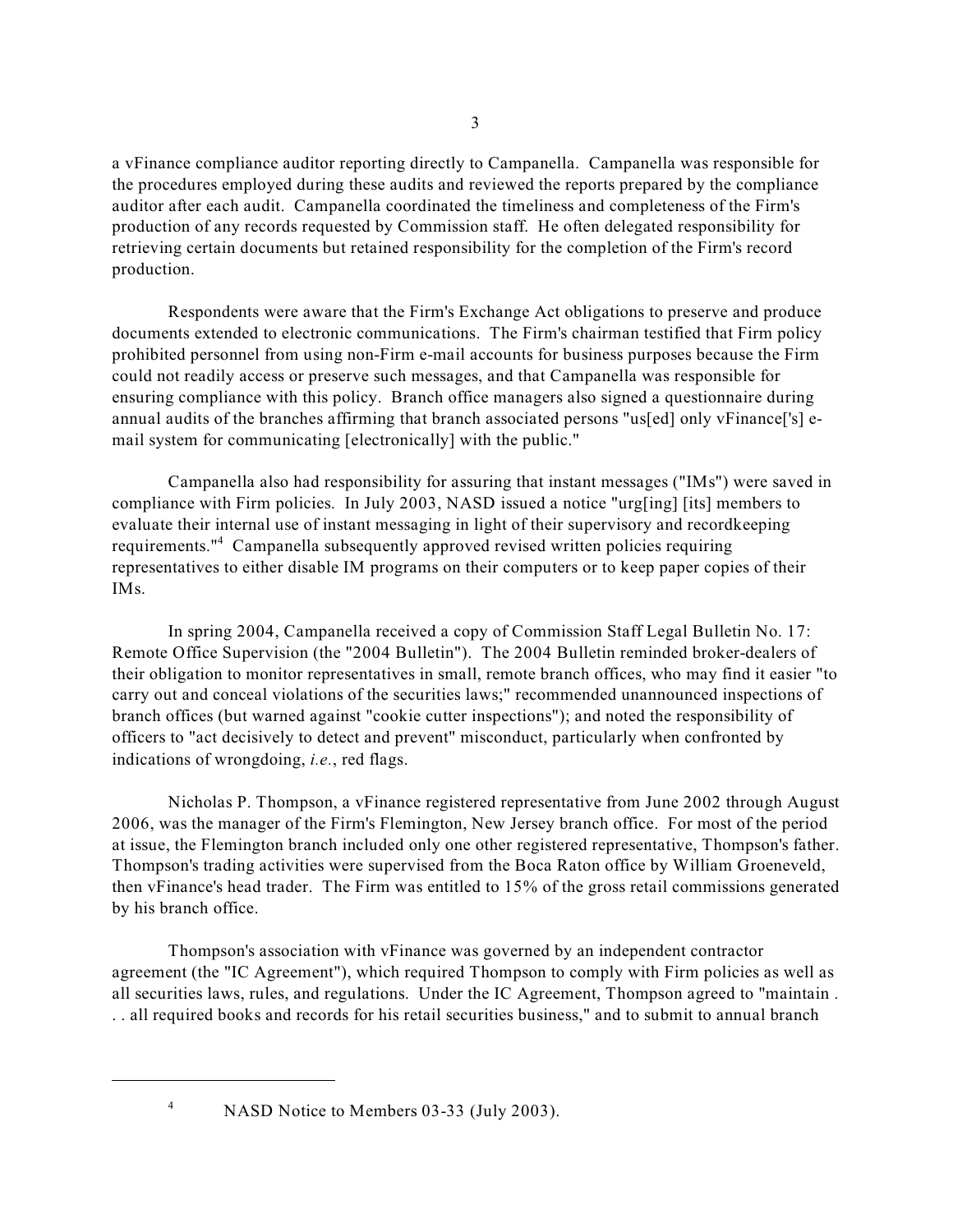office audits. The IC Agreement also obligated Thompson to make his records available for review by the Commission and the Firm.

## **B. vFinance's Awareness of and Response to Thompson's Non-Compliance with its Electronic Communication Policies**

vFinance audited the Flemington branch office in December 2003. The compliance auditor discovered that Thompson was communicating with Firm traders using IMs that were saved on his computer, *i.e.*, not in hard copy. Although he had authorized guidance in July 2003 requiring that IM programs be disabled or that the messages be kept in hard copy, Campanella approved Thompson's storage of IMs on his computer. During the audit, Thompson also signed the branch office manager questionnaire representing that he used only vFinance e-mail for public communications.

In January 2004, Campanella received a business-related e-mail message from Thompson that originated from a "blast.net" e-mail account. Recognizing that the message did not originate from Thompson's vFinance e-mail address, Campanella ordered Thompson to "[s]top using the above email." However, on February 3, Thompson again e-mailed Campanella from the blast.net account. Campanella responded: "We have discussed your email address on several occasions - STOP using it -- next time I will hit you with a fine."

Campanella, however, did not discipline Thompson, even after receiving a third blast.net email from Thompson regarding Firm business on March 8, 2004. Nor is there evidence that Campanella took any specific steps to monitor Thompson's subsequent use of the blast.net e-mail account. During the same period, Thompson continued to send blast.net messages regarding his orders and trading to other Firm personnel, most notably to Jonathan Matthai, who later became Campanella's compliance deputy.

When the Firm conducted an unannounced audit of Thompson's office in November 2004, neither Campanella nor anyone else at vFinance alerted the compliance auditor to Thompson's use of the blast.net account. The compliance auditor was not trained in detecting non-vFinance e-mail. He checked Thompson's desktop screen for an icon of a non-Firm e-mail account but did not find one. He did not make further checks for e-mail programs. His report directed Thompson to "continue[] to maintain the electronic file" of IMs and "contemporaneous notes of conversations with clients." Thompson once again affirmed that he used only the vFinance system to e-mail the public. As described below, Thompson sent Campanella a fourth blast.net message on September 17, 2005.

### **C. Red Flags Surrounding Thompson's Lexington Trading**

Thompson was a Lexington market maker and represented retail clients trading in Lexington, including Liechtenstein-based Hypo-Alpe-Adria Bank ("Hypo"). Lexington was his most actively traded stock, generating him \$274,334 in commissions and 578 trades between October 2003 and December 2005.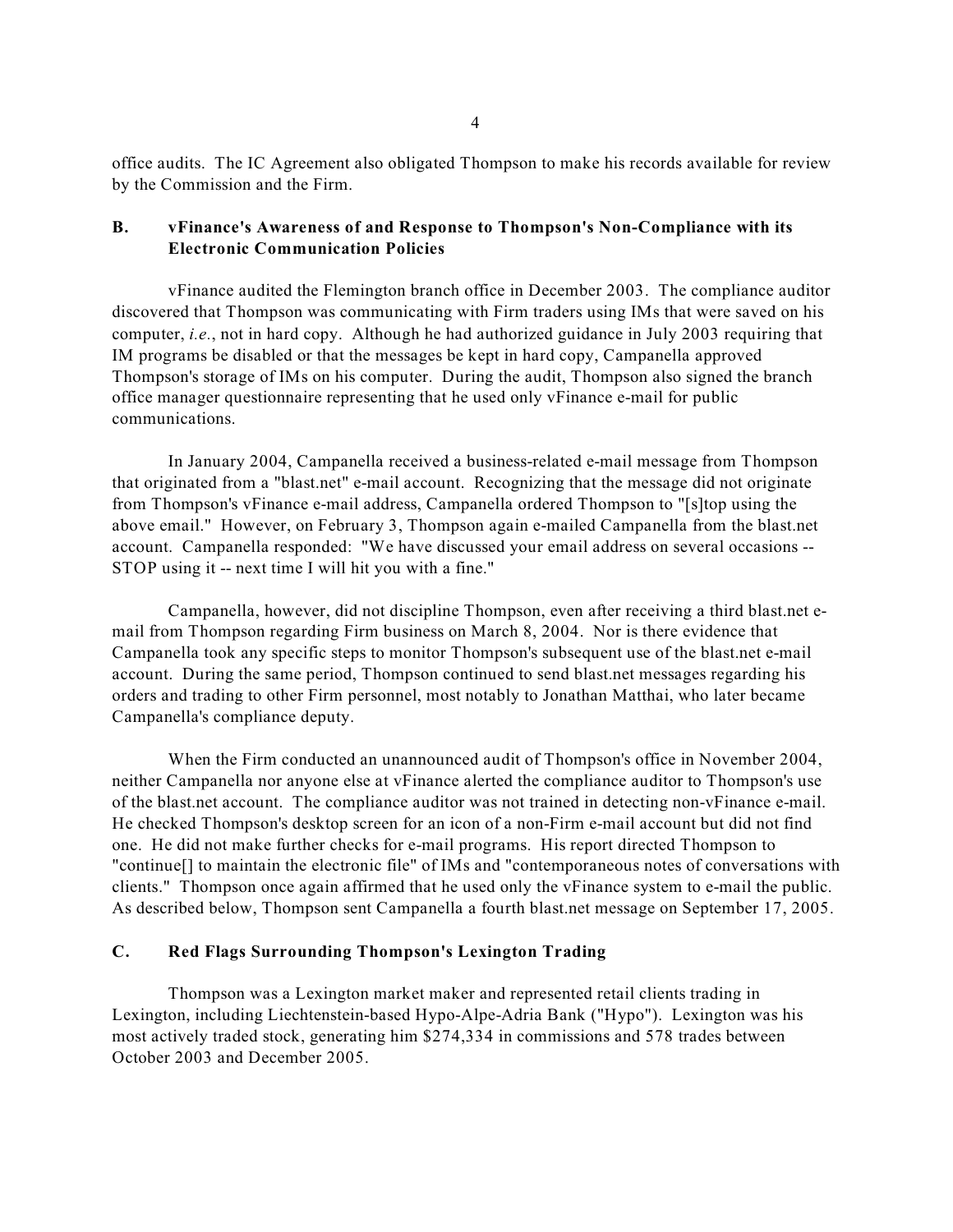On May 12, 2004, NASD contacted Campanella to request vFinance's Lexington trading records in connection with an NASD investigation. On June 24, 2004, Groeneveld e-mailed Thompson about his Lexington trades (copying Campanella), cautioning Thompson that NASD rules regarding market manipulation were "becoming an issue." Groeneveld had discovered that vFinance had been responsible for 69% of Lexington trading for the first four months of 2004, and that the share price had steadily increased "from \$4 to almost \$7" from March to June 2004. Thompson agreed to limit his customers' Lexington purchase orders, and within the next five days, the share price fell from \$7.50 to \$3.50. Groeneveld could not explain the trading pattern but permitted Thompson to resume trading.

Groeneveld subsequently e-mailed Campanella that this pricing pattern "rais[ed] a red flag," because Lexington had "only \$40,000 in revenue," the stock price increase "was orderly," and there were "numerous times when [Thompson] was both the inside bid and offer." Campanella reviewed the situation and responded to Groeneveld in September 2004 that he "looked at the trades and do not see any issues . . . go with your gut, and stop [Thompson] from trading the stock or you handle the trading for a few week[s] and then make a decision to stop trading the stock altogether." Thompson continued to trade Lexington.<sup>5</sup>

### **D. The Division's Requests for Lexington Records and vFinance's Response**

By letter dated July 18, 2005, the Division contacted Campanella to request, among other things, "all paper and electronic materials related to" Lexington trading from October 1, 2003 to July 18, 2005 (the "Initial Covered Period"), including any "memoranda, correspondence, phone logs, and notes and recordings of conversations." The letter attached SEC Form 1661 ("Supplemental Information for Regulated Entities Directed to Supply Information Other Than Pursuant to a Commission Subpoena"), describing the Firm's obligations to produce records pursuant to Exchange Act Section 17(a).

Campanella assigned responsibility for the correspondence records to Thompson. On July 22, 2005, Thompson told Campanella: "I don't have anything to send you, but I would ask that all the correspondence between [Groeneveld] and I be included." Campanella responded to the Division's record request on August 2, 2005. Campanella identified Thompson as the Firm's registered representative responsible for Lexington trading. However, Campanella did not enclose any correspondence, stating that "[a]s per Mr. Thompson he does not have any correspondence,

 denying the charges. *vFinance Invs., Inc.*, Exchange Act Rel. No. 58403 (Aug. 21, 2008), 93 SEC <sup>5</sup> Thompson was a respondent in this proceeding, charged with aiding and abetting the Firm's primary violations. He settled the Commission case against him without admitting or Docket 8905, 8910 (imposing cease-and-desist order, \$30,000 civil penalty, and associational bar with a right to reapply after five years).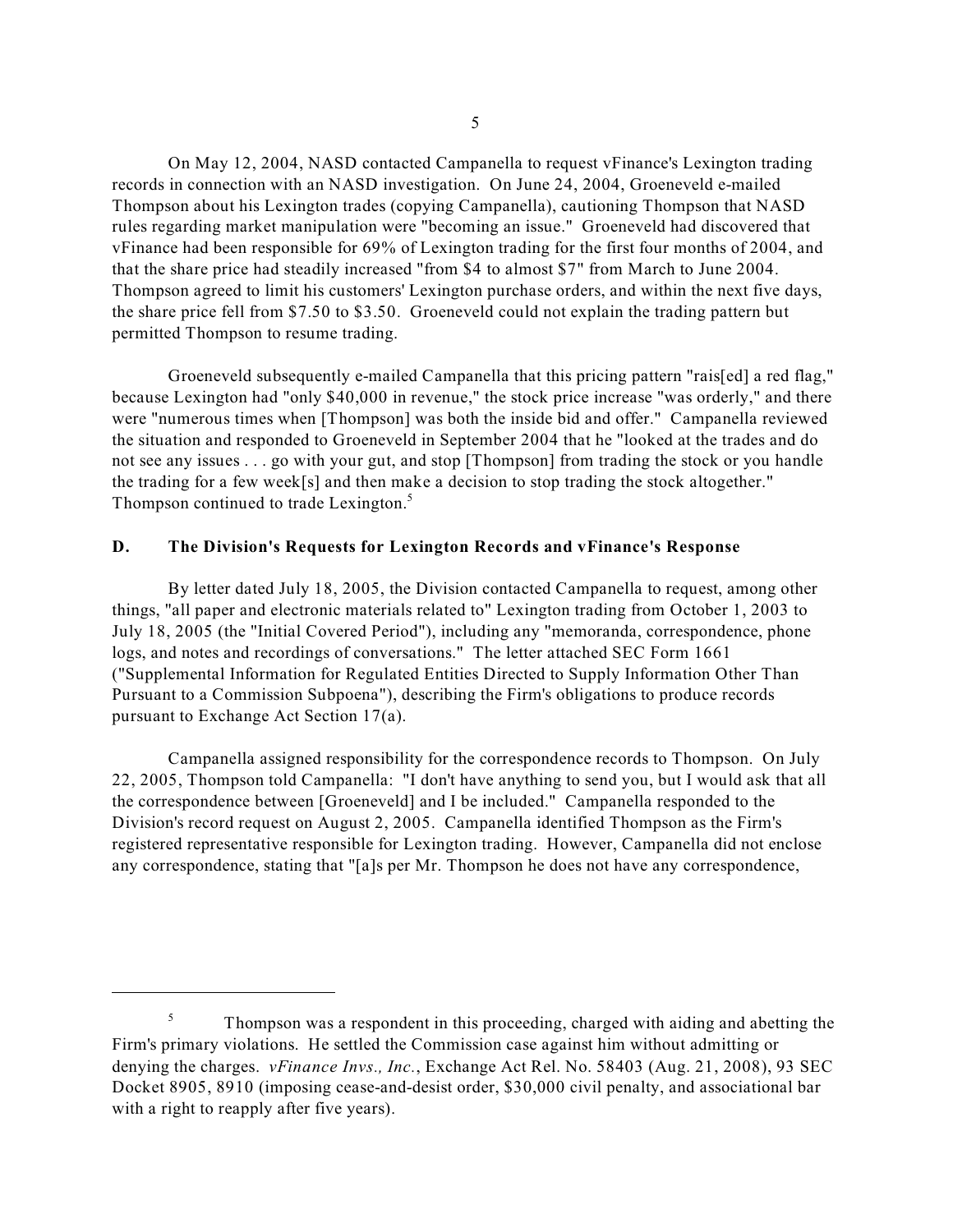phone logs, notes or recordings of any conversations."6 Campanella invited the Division to contact him for "any questions or need [for] additional information."<sup>7</sup>

The Division contacted Campanella on August 17 and 18, 2005, seeking confirmation that vFinance had searched Thompson's phone records. It also requested "access to all desktop and laptop computers used by Mr. Thompson during the [Initial Covered Period] for purposes of making forensic images of the hard drives," and Thompson's appearance for testimony.

Groeneveld took the lead in procuring the requested phone records, copying Campanella on his e-mails with Thompson. On August 19, Groeneveld ordered Thompson to produce phone records and Hypo contact information, ordering Thompson not to "accept any orders from [Hypo] until we get this information compiled." Thompson replied that he was sending most of the phone records that day and promised the remainder the next week.

On August 22, Groeneveld e-mailed Thompson that the Firm "would recommend that you seek independent counsel for any questions you may have regarding your personal property." Explaining this e-mail in investigative testimony, Groeneveld said that "the firm had taken the stance that, you know, they have to watch what they make independent contractors provide . . . ."

Thompson retained counsel and subsequently asked for a copy of the Firm's complete record production to the Division and for the return of phone records he had previously produced. Thompson complained to Groeneveld, copying Campanella, that he could not respond without these materials, and asserted that "[i]t is my understanding that by using the vFinance e-mail all my email are captured [in Boca Raton] and they are not my responsibility to keep them." Groeneveld copied Campanella on his September 1 response to Thompson, which stated:

The firm definitely captures all emails, except the ones from a personal account like the [blast.net] account, and retains them to fulfill the firm's responsibility. If you choose not to retain them yourself as a branch manager and wish to rely upon the firm then that is your choice though you are required to retain the ones from your personal account.

On September 2, 2005, Campanella, Groeneveld, and Matthai (by then a member of the compliance department) spoke with the Division. Campanella's agenda for the call noted that the Division had specifically asked him whether all of the responsive e-mails had been produced, and whether Thompson's computer would be available for imaging as requested. On September 8, 2005, the Division again contacted Campanella about outstanding requests.

<sup>6</sup> Some trading records were produced with this letter.

<sup>&</sup>lt;sup>7</sup> On August 11, 2005, vFinance sent the Division documents purporting to be "examples of our supervision of . . . Thompson."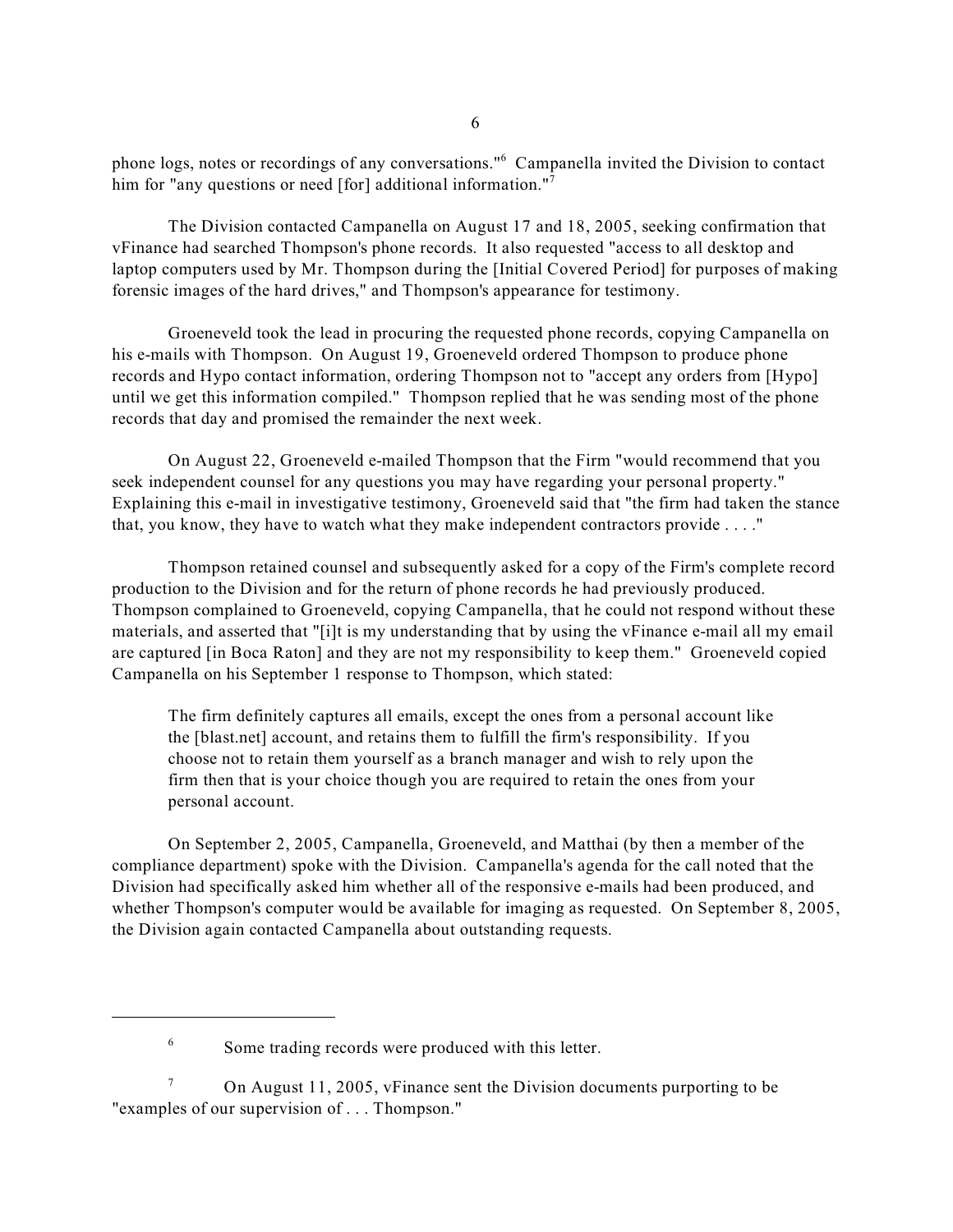vFinance produced Thompson's phone records and Hypo contact information on September 12, 2005, but failed to confirm that it had searched Thompson's phone records as the Division had requested. Although the record does not suggest that Thompson had produced additional e-mails or IMs, Campanella relaxed the Hypo trading prohibition that day, authorizing Thompson to "start trading . . . with just purchases."

Five days later, Campanella received the fourth blast.net e-mail from Thompson described above. This message, sent two months after the Division's July 2005 record request, confirmed Thompson's continued use of the blast.net account for business purposes. Campanella responded by directing Thompson and an information technology ("IT") vice president to "get together . . . and start capturing his emails from this [blast.net] domain." Thompson assured Campanella: "This email is being closed, I paid until the end of the month and . . . I'm only going to have vFin email after this month." There is no evidence of compliance with Campanella's directive that IT work with Thompson to capture existing blast.net e-mails, or the imposition of any discipline on Thompson.

On September 22, 2005, Matthai sent the Division "Emails between Bill Groeneveld and Nick Thompson." After Thompson complained that the restrictions that remained on his trading were causing his "business [to] decline[] significantly," Groeneveld replied on September 27: "It[']s up to compliance now."

The next day, the compliance auditor again audited Thompson's branch office. Despite Respondents' knowledge of the Division's still-pending requests for Thompson's correspondence, and Thompson's recent attempt to disclaim responsibility for e-mail retention and production, the compliance auditor was not given a copy of the Division's request or directed to search for responsive documents. Even though Campanella had received another blast.net e-mail that same month, neither he nor anyone else at vFinance ever asked the compliance auditor to look at Thompson's blast.net account. During the audit, Thompson again represented that he used only "vFinance e-mail to communicate with the public." Although his audit notes suggest that the IT department may have been receiving the IMs by September 2005, the compliance auditor's report encouraged Thompson to "continue[] to maintain the electronic file of his [IM]s." Noting that the branch office "[r]egistered representatives maintain contemporaneous notes of their conversations with clients," the audit report advised the branch office to "encourage your representatives to continue to document these conversations in writing."

On October 5, 2005, the Division informed Thompson's counsel that "none of Mr. Thompson's correspondence with clients who traded in the stock of Lexington Resources ha[d] been produced." That day, Thompson's counsel sent the Division vFinance and blast.net e-mails from late March through late September 2005.<sup>8</sup> The blast.net account e-mails included vFinance business emails sent to persons outside the Firm. Campanella separately produced e-mails to the Division two days later. Campanella's cover letter stated that the production was "in response to [the Division's] correspondence" and that it enclosed "Emails for Lexington Resources, Inc.," but gave no further

<sup>&</sup>lt;sup>8</sup> It is unclear from the record whether Campanella knew about this production.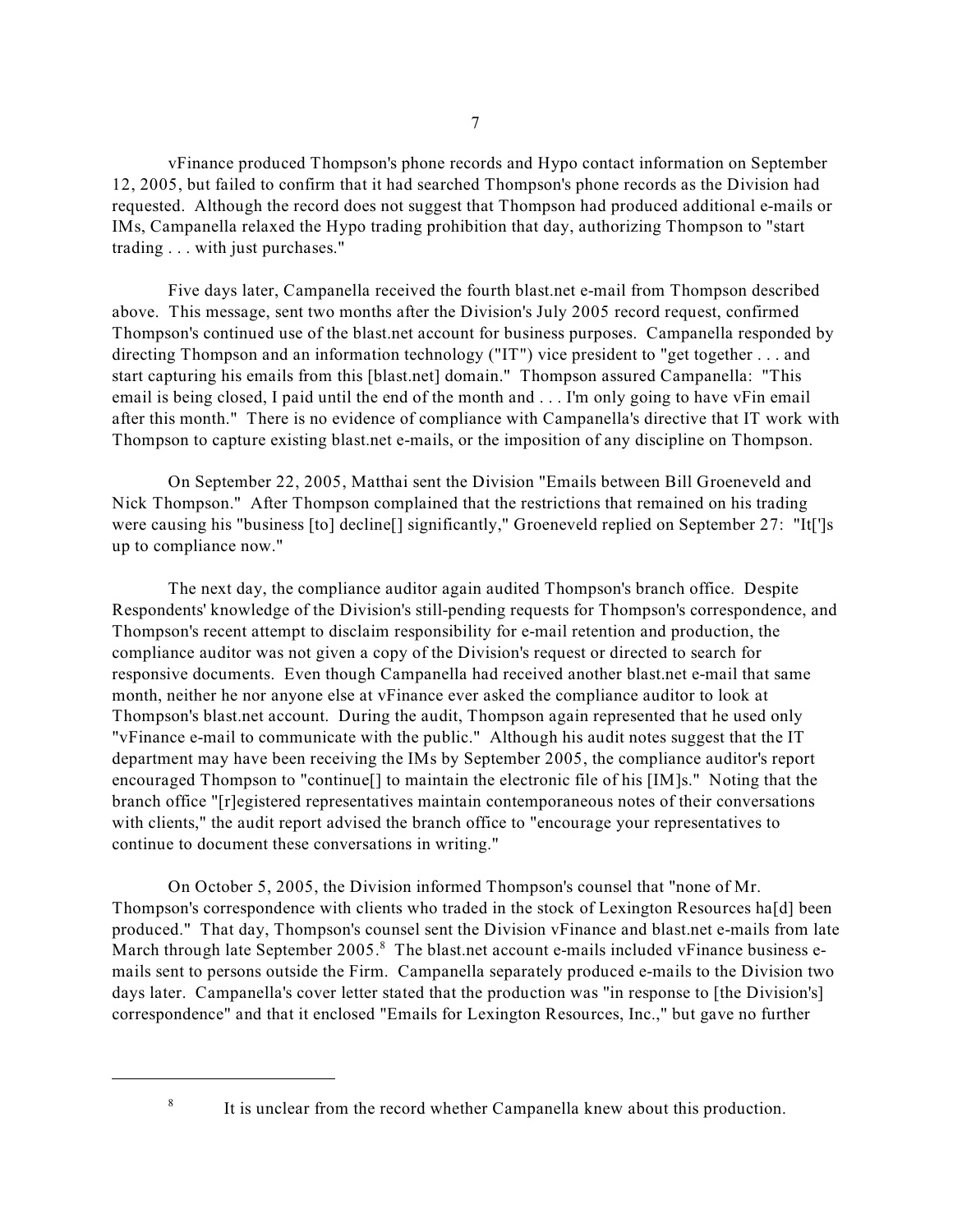description of the e-mails or explanation for the three-month delay in producing them to the Division. Campanella's letter again invited the Division to contact him with any questions.

The Division documented its frustration with the Firm's unresponsiveness in a November 10, 2005 letter to Campanella, its fifth letter to Campanella (the "Division's November Letter"). In pertinent part, the letter stated:

As I have discussed with you and your colleague Jon Matthai on numerous occasions, the staff is concerned that it has not received all communications of vFinance personnel during the requested period . . . . [I]t does not appear that all communications between vFinance personnel and clients regarding Lexington Resources have been produced, in particular email and instant message communications of Mr. Thompson  $\dots$ . As you know, Rule 17a-4(b)(4) requires vFinance to preserve communications for at least three years, the first two years in an easily accessible place.

The staff requested these documents more than three months ago. Although vFinance represented on August 2, 2005 that Mr. Thompson does not have any correspondence relating to Lexington Resources, the staff later learned that Mr. Thompson in fact does possess responsive electronic communications that appear to be maintained in his vFinance office in New Jersey. In my letter of August 17, 2005, I requested that vFinance provide the staff access to computers used by Mr. Thompson to retrieve responsive electronic communications. To date, vFinance has not agreed to allow the staff . . . access to the computers.

The letter detailed deficiencies in the records that the Firm had produced, including e-mails produced without attachments and the absence of e-mails produced for April or July 2004. The Division requested certification of vFinance's "thorough search" and production of "all materials and information responsive to all staff requests."

Matthai responded on behalf of vFinance on November 18, 2005 (the "Firm's November Response"). Matthai acknowledged the existence of Thompson's responsive "personal email correspondence involving Lexington":

As previously discussed, Mr. Thompson is an Independent Contractor (IC) and the computers that he utilized are his personal property and not that of [vFinance]. The Independent Counsel for Mr. Thompson has advised him to not allow access to his personal computers. Mr. Thompson has represented . . . that he would search his personal email correspondence involving Lexington and make it available to the [C]ommission on November 21, 2005. It [is] the position of vFinance<sup>[]</sup> that Mr. Thompson should comply completely with all [SEC] requests . . . however personal email and personal computers are outside the control of vFinance.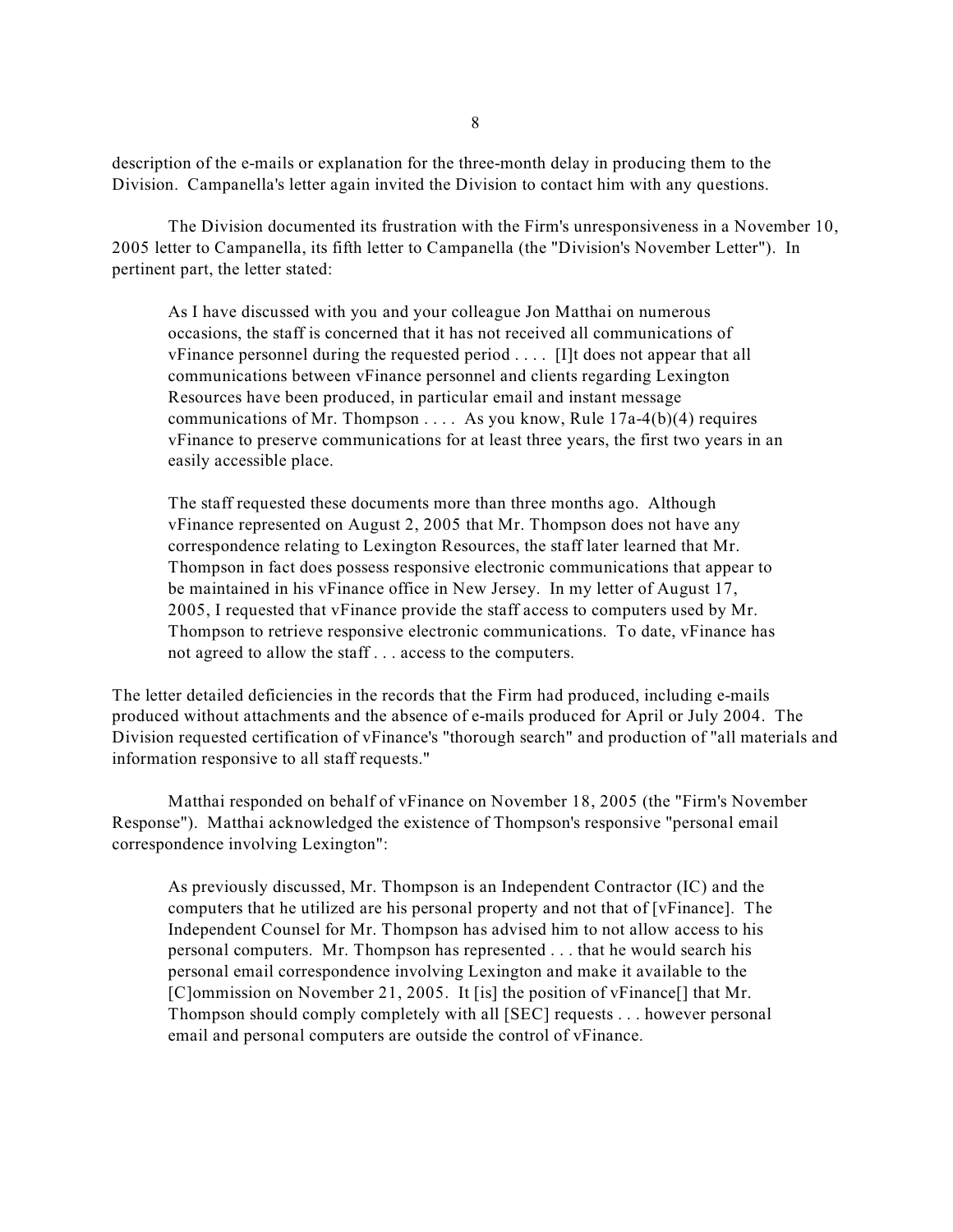The letter further stated, "To the best of our abilities vFinance Investments, Inc. certifies that it has conducted a search for all material and information responsive to all the staff[']s request."

On December 22, 2005, the Division contacted Matthai and Campanella to follow up with them about other records that had yet to be produced.

Campanella discussed the still-pending requests with the Division on January 5, 2006. The next day, he threatened Thompson with termination for failure to provide his "computer and emails." On January 10, 2006, nearly six months after the Division's initial request, Thompson's counsel produced another 244 pages of Thompson's e-mails, stating that Thompson had now produced "the complete set of the written communications between the parties that could be located." This production, like the October 2005 production, included extensive blast.net e-mails communicating with both clients and Firm personnel.

Weeks later, Thompson gave the Commission access to his hard drive for imaging. This imaging revealed that, as of February 14, 2006, Thompson's vFinance e-mail inbox contained only twenty-five "live" messages, *i.e.,* messages available without forensic recovery. Some of Thompson's messages were separately saved to an archive file on his hard drive. However, a forensic analysis found that Thompson began electronically searching for e-mail files related to Lexington about one week after the Firm disclaimed control over Thompson's "personal email and personal computers." He identified "at the very least approximately 1000 emails related to this matter," which were later deleted from the hard drive and then electronically "shredded," or made unrecoverable, in a multi-step process over a period of several months. In addition, approximately 850 of Thompson's e-mails between November 2005 and February 2006 were likely "double deleted" from Thompson's inbox and were only partially recoverable, even by forensic recovery.

president and chief executive officer, but continued to coordinate the Firm's subpoena response.<br>On January 18, 2007, the Division wrote vFinance: The Division sent a document subpoena to vFinance on July 21, 2006, requesting the same communications as its July 2005 letter and extending the request from the Initial Covered Period to 2006. On August 4, 2006, Thompson resigned. Meanwhile, Campanella was promoted to Firm

We understand that vFinance has never actually gone to Nick Thompson's office and searched for the documents requested by the staff. Instead, vFinance has relied on Mr. Thompson to respond to the staff's requests, despite the staff repeatedly informing vFinance that we had concerns about whether Mr. Thompson was making a good faith effort to search for and produce documents.

On January 31, 2007, vFinance agreed to provide "all emails sent by or to Nick Thompson, using his vFinance.com email address," but did not address the blast.net messages. That day, the Firm's IT department completed its search of the vFinance.com e-mail in about six hours. On February 5, 2007, vFinance produced Thompson's vFinance e-mails, but did not include attachments for messages before June 2005. Three days later, vFinance produced Thompson's August 2005 IMs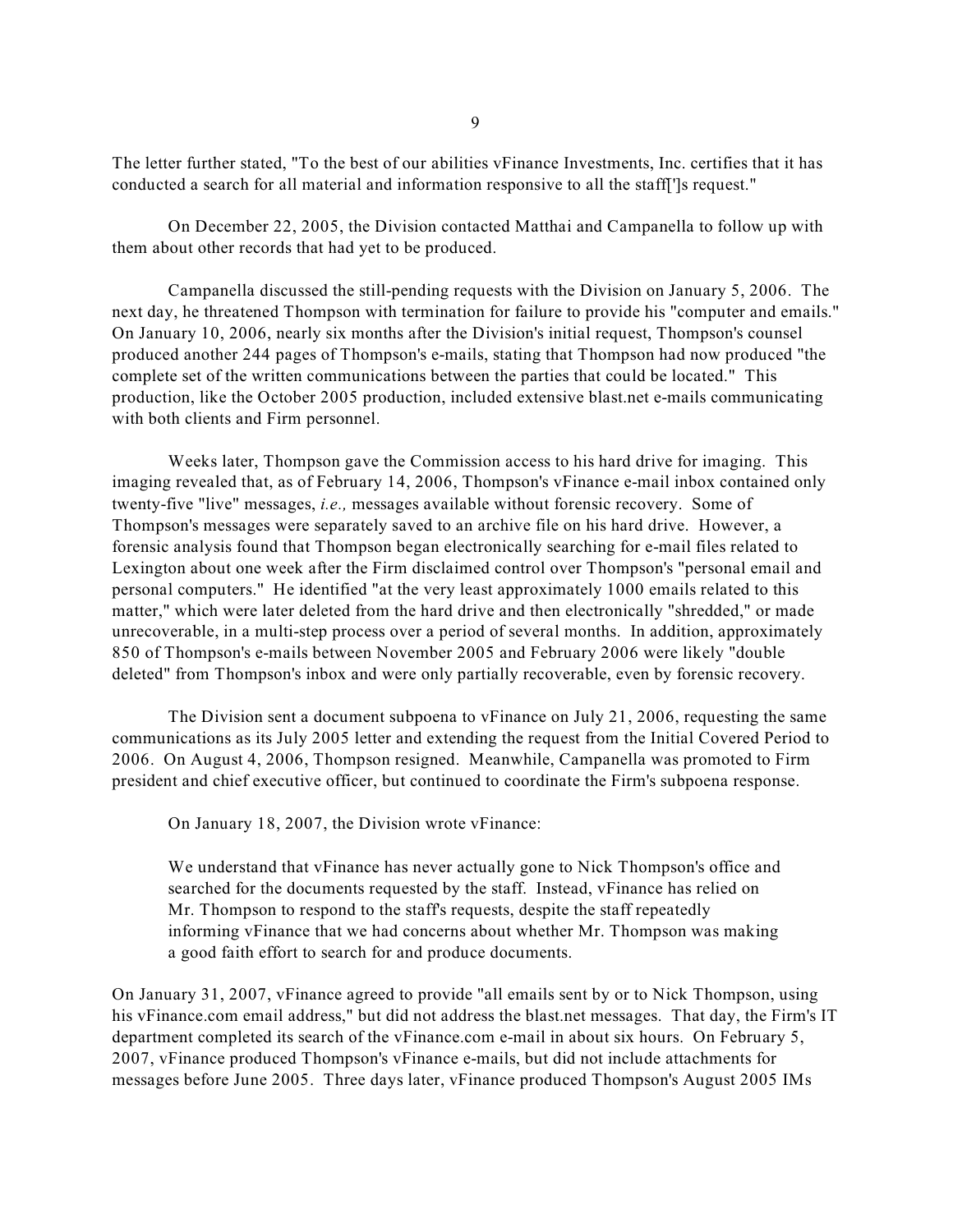showing extensive dialogue between Thompson and vFinance's traders regarding Firm business, but did not include Thompson's IMs for any of the Initial Covered Period.

Finally, in March 2007, almost eight months after the Division's subpoena, more than six months after Thompson's resignation, and approximately two months after the Division criticized the Firm's failure to search the office, Campanella searched the branch office for paper records. He found two boxes of responsive documents.

## **II.**

## **Primary Liability: Firm's Failure to Preserve or Produce Section 17 Records**

Exchange Act Section  $17(a)(1)$  requires broker-dealers to make, keep, and furnish such records of its operations as the Commission, by rule, prescribes as necessary and appropriate in the public interest and for the protection of investors. Under Section 17(a) and Exchange Act Rule 17a-4, these requirements encompass business correspondence, including electronic communications such as e-mails and IMs with outside parties and within the broker-dealer.<sup>9</sup> The content, rather than the format, of a message determines whether it is covered under Section 17(a).<sup>10</sup>

Commission access to the "basic source documents and transaction records"11 is "a keystone of [our] surveillance of brokers and dealers."12 We have stated, "[p]rompt access to a broker-dealer's

 $10$  *Id.* 

<sup>11</sup>*Statement Regarding the Maintenance of Current Books and Records by Brokers and Dealers*, Exchange Act Rel. No. 10756 (Apr. 26, 1974), 4 SEC Docket 195.

<sup>12</sup>*Orlando Joseph Jett*, 57 S.E.C. 350, 396 (2004) (quoting *Edward J. Mawod & Co.*, 46 S.E.C. 865, 873 n.39 (1977), *aff'd*, 591 F.2d 588 (10th Cir. 1979)); *see also Commission Guidance to Broker-Dealers on the Use of Electronic Storage Media Under the Electronic Signatures in Global and National Commerce Act of 2000 with Respect to Rule 17a-4(f)*, Exchange Act Rel. No. 44238 (May 1, 2001), 74 SEC Docket 2400, 2401 (noting that "preserved records are the primary means of monitoring compliance with applicable securities laws, including antifraud provisions and financial responsibility standards").

<sup>9</sup>*Reporting Requirements for Broker or Dealers Under the Securities Exchange Act of 1934*, Exchange Act Rel. No. 38245 (Feb. 12, 1997), 62 Fed. Reg. 6469, 6472 (noting that "the Commission believes that for record retention purposes under Rule 17a-4, the content of the electronic communication is determinative, and therefore broker-dealers must retain only those email and Internet communications (including inter-office communications) which relate to the broker/dealer's 'business as such'").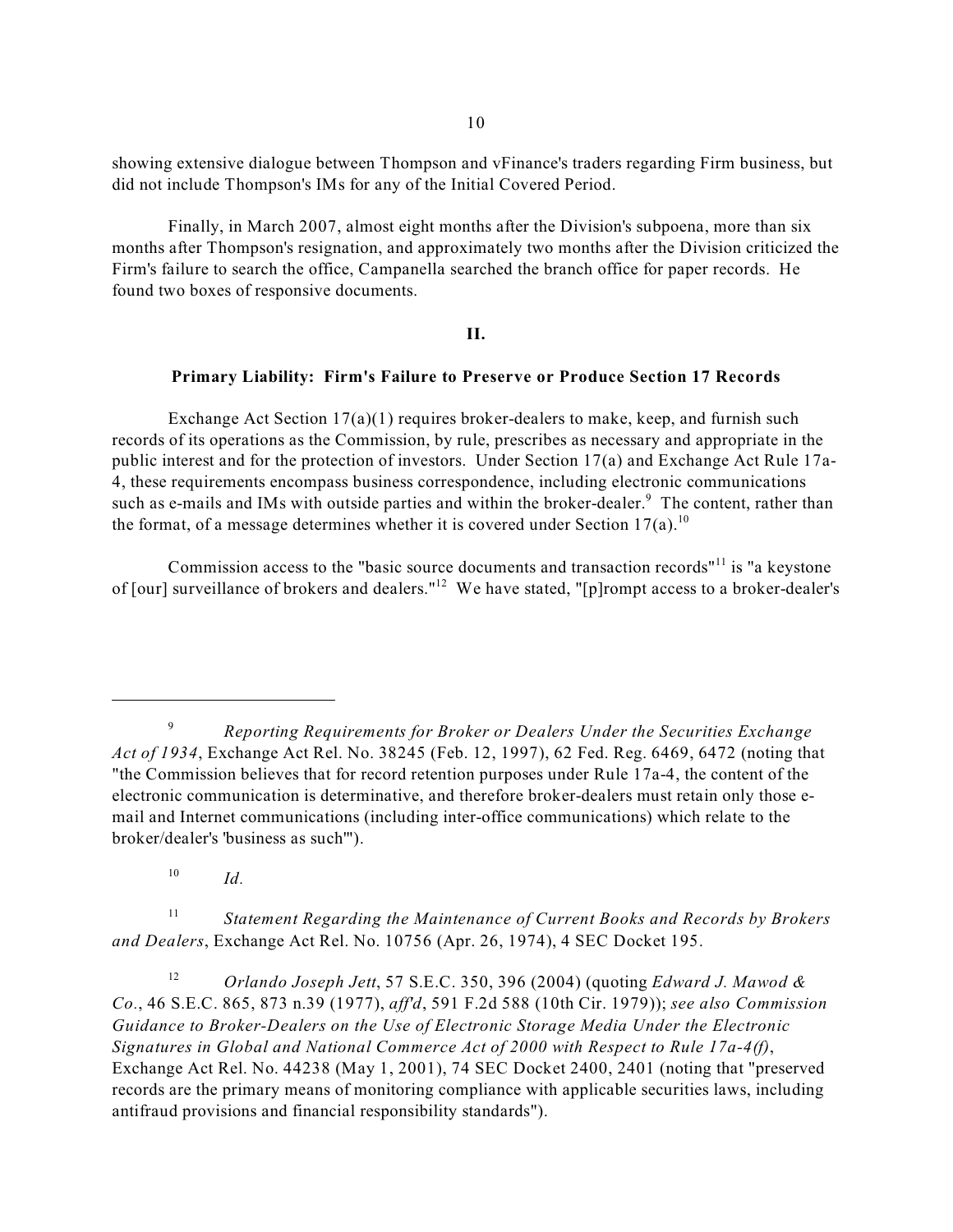books and records is fundamental to the Commission's ability to discharge its examination, investigative and law enforcement responsibilities."<sup>13</sup>

The Firm's production and preservation obligations covered all of Thompson's branch office's internal and external business electronic communications, including those sent or received from Thompson's vFinance account, his blast.net account or an instant messaging service. When Respondents received the Division's first request for records, they knew that Thompson used all of these electronic media to conduct Firm business.

# **A. Rule 17a-4(j): Failure to Produce Business Records Promptly**

Exchange Act Rule 17a-4(j) requires broker-dealers to "furnish promptly" legible, true, and complete copies of records covered under Rule 17a-4 that are requested by the Commission.<sup>14</sup> We have stated that, "[g]enerally, requests for records which are readily available at the office (either onsite or electronically) should be filled on the day the request is made."<sup>15</sup> Moreover, a broker-dealer is "obligated to conduct its business in a manner that allow[s] it to furnish promptly required books and records upon demand from the Commission staff,"<sup>16</sup> and "[i]f a firm is ill-equipped to provide the full degree of cooperation necessitated by . . . an investigation . . . it has the obligation to act to

<sup>14</sup> "The Commission's authority to access a broker-dealer's books and records is unconditional, subject only to the requirement that any such examination be reasonable." *Banc of*  Am., 82 SEC Docket at 1373. The reasonableness requirement "relates to time, place and manner of the examination and not to the scope thereof. . . . Any broader construction would undercut the SEC's ability to perform its duties to effectively regulate the securities markets." *SEC v. J.W. Korth & Co.*, 991 F. Supp. 1468, 1472 (S.D. Fla. 1998).

<sup>15</sup>*Books and Records Requirements for Brokers and Dealers Under the Securities Exchange Act of 1934*, Exchange Act Rel. No. 44992 (Oct. 26, 2001), 76 SEC Docket 432, 440; *see also Broker-Dealer Recordkeeping and Preservation Requirements*, Exchange Act Rel. No. 19190 (Dec. 10, 1982), 26 SEC Docket 840, 840 n.4 (Final Rule) ("*December 1982 Release*") (adopting Rule 17a-4(j) and explaining that "[i]n many, if not most, instances the rule generally will require the broker-dealer to turn over copies of the required records almost immediately").

<sup>16</sup>*Dominick & Dominick*, *Inc.*, 50 S.E.C. 571, 580-81 (1991) (settled proceeding) (failure to preserve and furnish records resulting in broker-dealer cease-and-desist order, censure and undertakings; branch manager aiding and abetting and causing those violations barred in a supervisory capacity for five years and suspended from association with a broker-dealer for three months).

<sup>&</sup>lt;sup>13</sup> Banc of Am. Sec., LLC, Exchange Act Rel. No. 49386 (Mar. 10, 2004), 82 SEC Docket 1372, 1380 & n.6 (settled proceeding) (citing S. Rep. No. 94-75, 94th Cong., 1st Sess. 120 (1975)).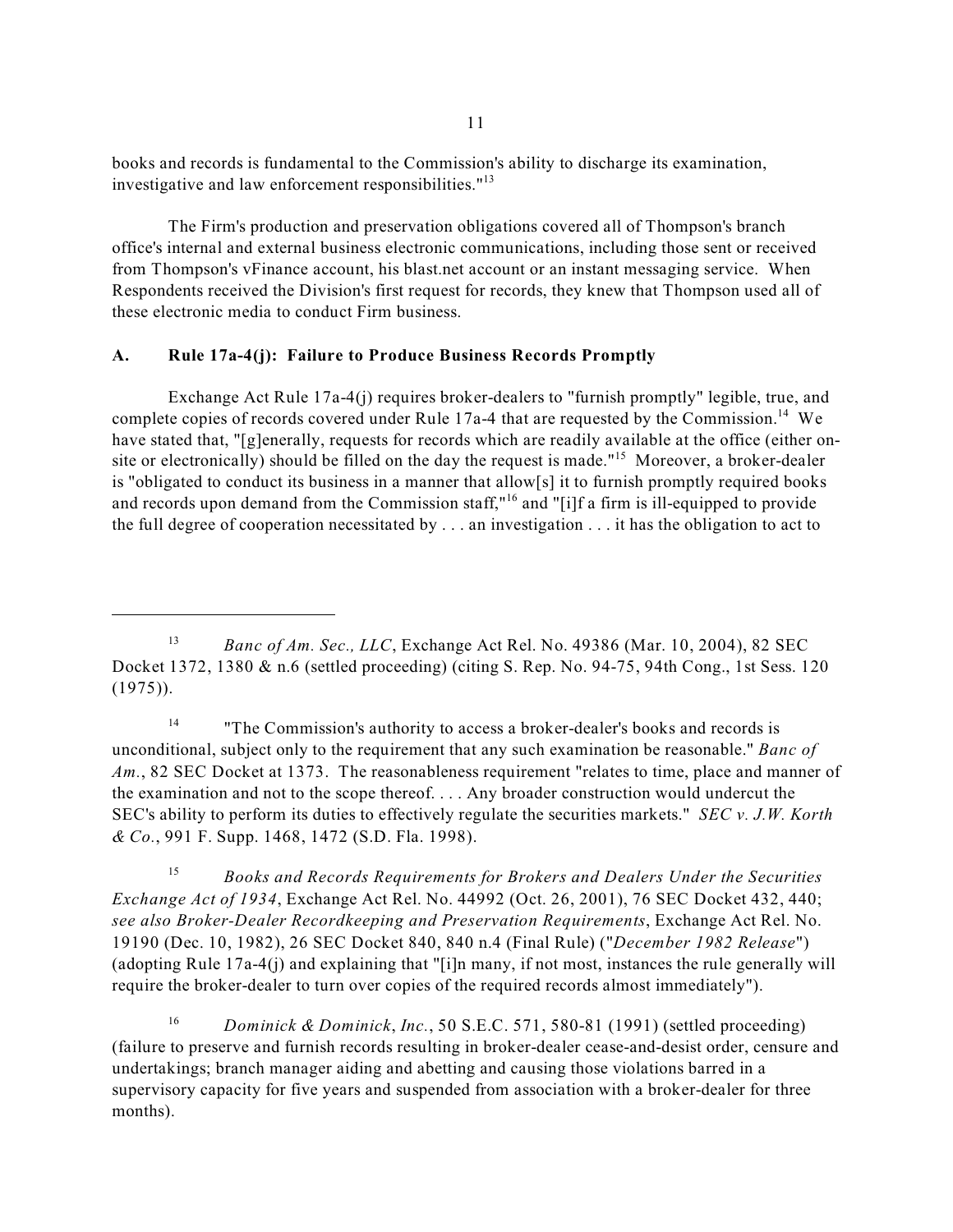records was neither prompt nor complete.<sup>18</sup> correct that situation  $\dots$ . Failure to do so is certainly no defense."<sup>17</sup> Here, the Firm's production of

Campanella's assignment of responsibility to Thompson to respond to the Division's request was questionable from the outset given Campanella's knowledge of the red flags surrounding Thompson's 2004 Lexington trading -- information indicative of a motive to withhold or obstruct production of relevant records. Respondents also knew of Thompson's repeated refusals to comply with Campanella's orders to stop using the blast.net account -- a pattern indicating Thompson's unwillingness to either act in accordance with recordkeeping requirements or to heed direct instructions from Campanella himself. Thompson's July 2005 assertion that he did not have any responsive records was implausible on its face in light of his extensive Lexington trading generating him almost \$275,000 in commissions during a twenty-six month period. Nonetheless, Campanella's initial response to the Division cited Thompson's claim when Campanella failed to provide any responsive correspondence.

The inappropriateness of relying on Thompson became increasingly apparent. In September 2005, Campanella received the fourth blast.net message from Thompson, making clear that the account was still open. He also was copied on Thompson's attempts to disclaim responsibility for preserving his e-mails and to delay production of phone records. Campanella's production of e-mails in October 2005, three months after the Division's request, refuted Thompson's earlier claim that no responsive correspondence existed. The Division's November Letter documented the Firm's extensive response deficiencies.

<sup>17</sup>*Donald T. Sheldon*, 51 S.E.C. 59, 84 n.105 (1992), *aff'd*, 45 F.3d 1515 (11th Cir. 1995); *cf. Wedbush Sec., Inc.*, 48 S.E.C. 963, 972 (1988) (holding firm liable for delay when it could "have hired additional personnel, if necessary, either to assist in responding to the NASD's requests or to relieve others who could contribute more to that process").

<sup>&</sup>lt;sup>18</sup> At oral argument, the Division suggested that, where a market maker in a branch office is involved, a firm should be able to confirm that records sought have been preserved and to identify the location of records sought within thirty days of a request. We recognize that "[t]he time to turn over the records will . . . depend on the particular circumstances." *December 1982 Release*, 26 SEC Docket at 840 n.4. Here, however, the Firm was never able to confirm that all records sought had been preserved and had not identified the location of most records sought well after thirty days from the Division's July 2005 request; the Firm did not search Thompson's office until February 2007. *See Dominick*, 50 S.E.C. at 575 (eight-month delay in producing branch office records was not prompt); *Merrill Lynch, Pierce, Fenner & Smith, Inc.*, Exchange Act Rel. No. 53473 (Mar. 13, 2006), 87 SEC Docket 1870, 1871 & 1876 (settled proceeding) (seven-month delay in producing e-mails, including many from branch office, resulted in cease-and-desist order, censure, and \$2.5 million total fine); *Banc of Am.*, 82 SEC Docket at 1376 & 1383 (failure to retain and produce e-mails and other records for "nearly 2 years after the staff's original request" resulted in cease-and-desist order, censure and \$10 million total fine).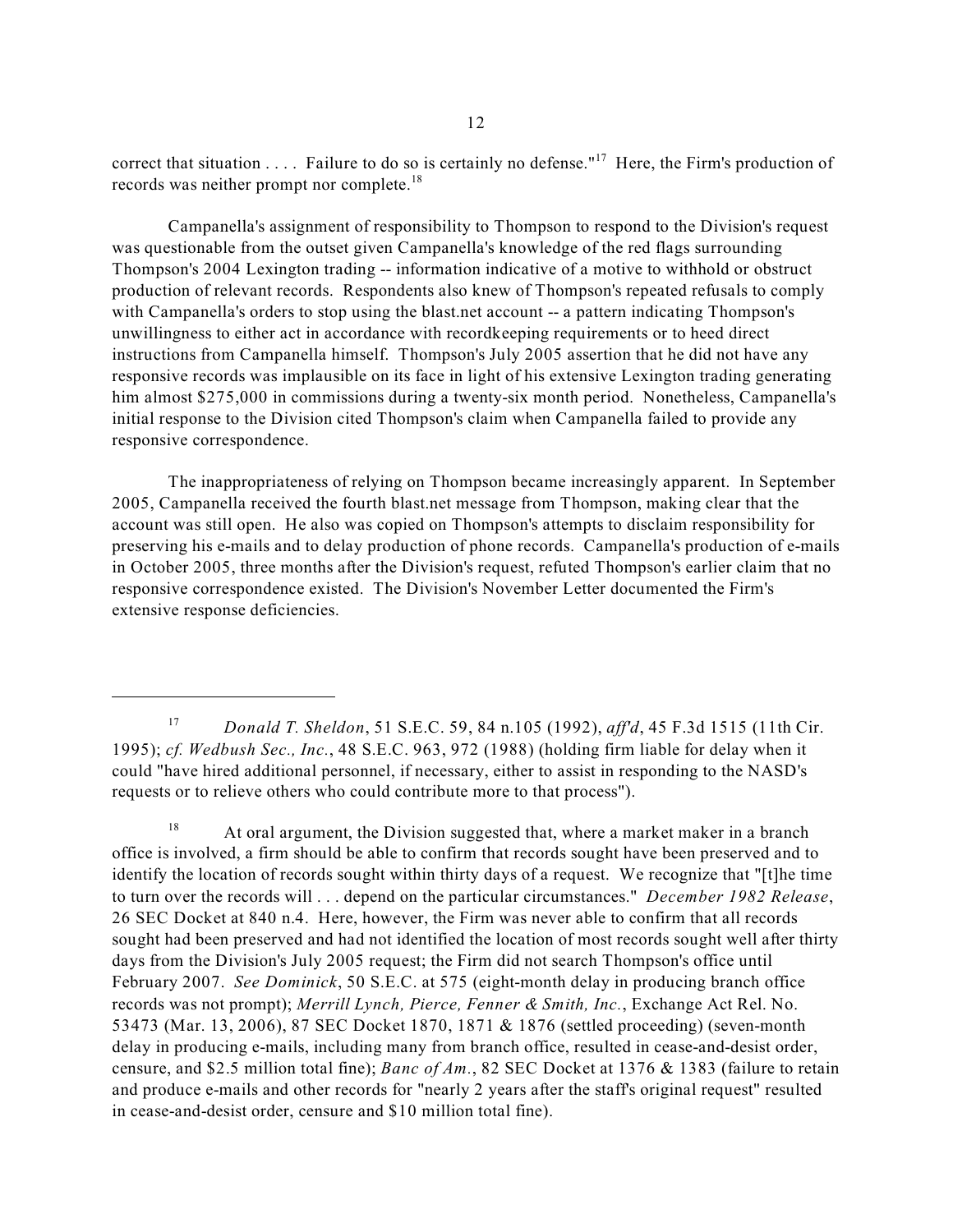Although the Division repeatedly complained to vFinance, Respondents allowed Thompson to delay production of his hard drive until February 2006, produced e-mails (most without attachments) and only one month of IMs in February 2007, and did not search the Flemington office for responsive hard copy records until March 2007. Respondents did not order a thorough search for all of Thompson's vFinance e-mails -- a search that ultimately took mere hours to execute -- until January 2007 (eighteen months after the July 2005 request). Respondents offer no credible justification for these delays.

The Firm's production of requested materials was never complete. For instance, Respondents produced only one month of IMs even though they knew that Thompson had been storing IMs on his computer since 2003. The Firm's January 2007 production of correspondence in response to the Division's subpoena covered only "emails sent by or to Nick Thompson, *using his vFinance.com email address*" (emphasis added). Moreover, despite the Firm's certification of completeness, e-mail attachments for the vast majority of those vFinance e-mails were missing. Deficiencies in the Firm's preservation of these records prevented the timely production of all of the requested materials, delay that Thompson used to destroy responsive records.

Respondents nevertheless claim to have responded appropriately and in good faith. They assert that they were "alerted that Thompson was not cooperating with the SEC for the *first and only time* on January 5, 2006" (emphasis in original), and that the Division "staff never told any member of vFinance that they in fact did not get the computer" until January 2006. The Division's November Letter flatly contradicts these claims, documenting the Division's repeated requests. Moreover, the obligation to produce the documents rested with the Firm and could not be outsourced to Thompson.

contractor has no relevance for purposes of the securities laws."<sup>19</sup> We also disagree that Respondents showed good faith. From the outset, the Firm took the "stance that . . . they have to watch what they make independent contractors provide," encouraging Thompson to "seek independent counsel" and describing the computers in the branch office as his "personal property." However, we have long held the view "that the designation of an independent

<sup>19</sup>*Self-Regulatory Organizations: New York Stock Exchange, Inc.*, 71 Fed. Reg. 36,380, 36,382 & n.18 (June 26, 2006); *cf. Hollinger v. Tital Capital Corp*., 914 F.2d 1564, 1574 (9th Cir. 1990) ("[W]e see no basis in the statutory scheme to distinguish between those associated persons who are employees and agents on the one hand, and those who are independent contractors on the other.") A broker-dealer "cannot permit its ability to supervise [its representatives] effectively to be negated or impeded by an 'independent contractor' whose right to engage in the securities business depends on affiliation with a registered firm charged with the duty to supervise." *Quest Capital Strategies, Inc.*, 55 S.E.C. 362, 372-73 (2001); *see also* Exchange Act Rule 17a-4(i), 17 C.F.R. § 240.17a-4(i) (stating that an "[a]greement with an outside entity" to maintain its books and records "shall not relieve such [broker-dealer] from the responsibility to prepare and maintain records as specified in" the rule).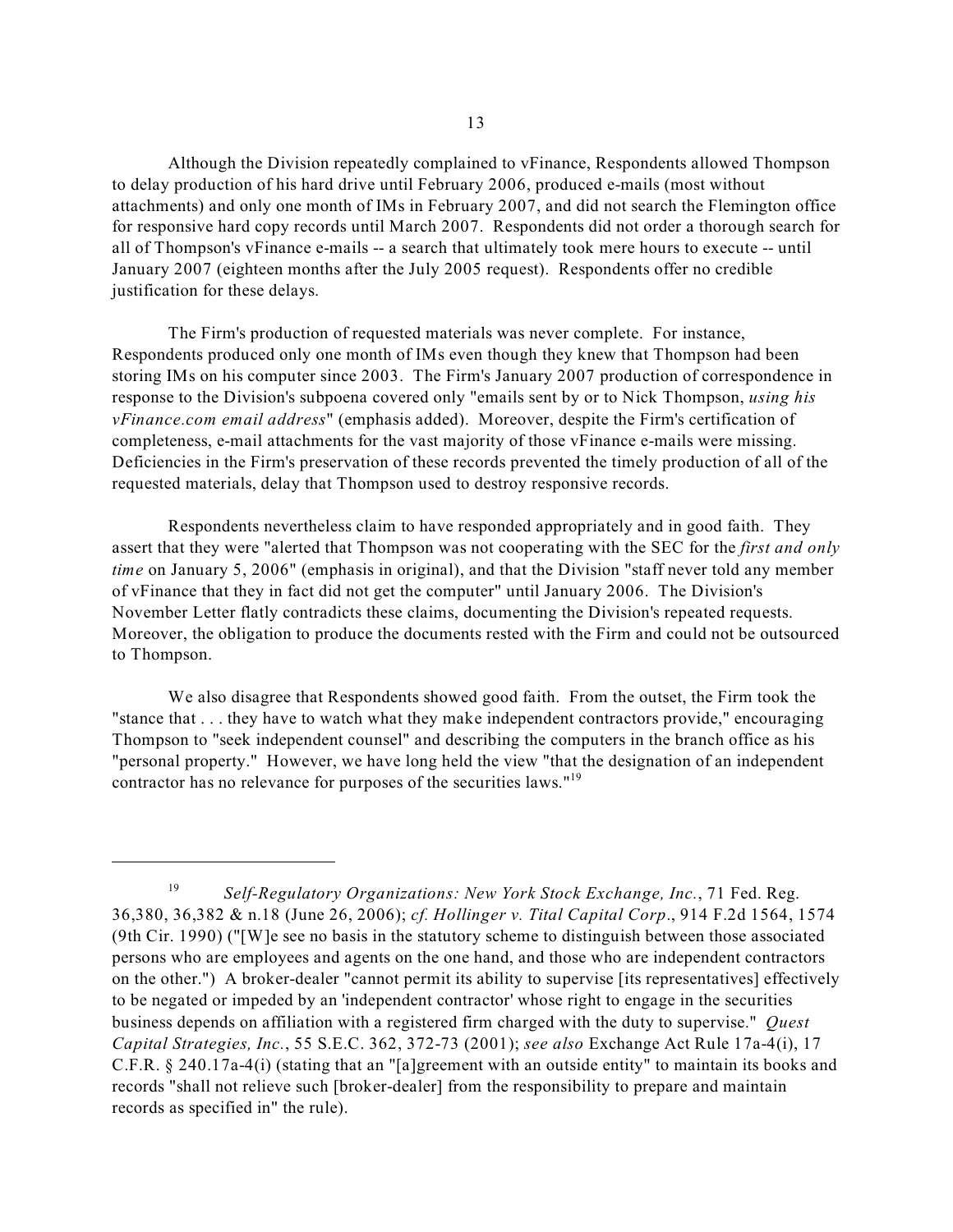The Firm's November Response claimed that vFinance was unable to produce Thompson's "personal emails and personal computers." Yet, the Firm was a party to the IC Agreement that obligated Thompson to make his records available to both the Firm and the Commission. Campanella acknowledged that the IC Agreement allowed the Firm access to Thompson's branch office records. The Firm in fact accessed Thompson's computer and other records during the September 2005 audit without ever directing the compliance auditor to retrieve responsive documents, hampering the Division's investigation.

Accordingly, we find that the Firm willfully failed to produce promptly Thompson's internal and external business correspondence, including blast.net messages and IMs, in violation of Exchange Act Section 17(a) and Rule 17a-4(j).

# **B. Rule 17a-4(b)(4): Failure to Preserve Communications in an Easily Accessible Place**

Exchange Act Rule 17a-4(b)(4) requires each broker-dealer to "preserve for a period of not less than three years, the first two years in an easily accessible place . . . originals of all communications received and copies of all communications sent . . . (including inter-office memoranda and communications) relating to its business as such  $\dots$ . "<sup>20</sup> As discussed above, Respondents repeatedly asserted an inability to access Thompson's records directly. These assertions alone preclude a finding that such records were easily accessible within the meaning of the Exchange Act rule.<sup>21</sup> Moreover, Respondents authorized Thompson's storage of IMs electronically instead of in the required hard copy, acquiesced in the blast.net account although they knew the Firm was not capturing these e-mails, and failed to direct audits towards identifying and preserving these records.

Respondents argue that vFinance did not willfully violate Rule 17a-4(b)(4) because they "reasonably relied" on certifications, annual audits, and e-mail and IM policies to detect violative conduct, including the use of non-vFinance e-mail accounts. However, a broker-dealer cannot fulfill its regulatory recordkeeping obligations by failing to respond to known violations of such policies and regulatory requirements.<sup>22</sup> Respondents knew that Thompson was routinely using his blast.net account for Firm business, a fact more than sufficient to alert them to the possibility that the Firm

<sup>20</sup> 17 C.F.R. § 240.17a-4(b)(4).

<sup>21</sup> Cf. Dominick, 50 S.E.C. at 580 (stating that Respondent that "itself contended that it was legally impossible to furnish the required records from Switzerland, cannot claim that the required books and records it chose to keep only in Switzerland were 'easily accessible'").

<sup>22</sup>*Cf., e.g.*, *Houston A. Goddard*, 51 S.E.C. 668, 673 (1993) (finding that reliance on "regular firm procedures" without "respond[ing] to the increasing evidence of [representative's] unfitness" did not shield supervisor from violation of NASD rule); *Michael H. Hume*, 52 S.E.C. 243, 248-49 (1995) (finding that "mechanically fulfilling [a] checklist" cannot fulfill supervisory responsibility in light of known red flags regarding representative's conduct).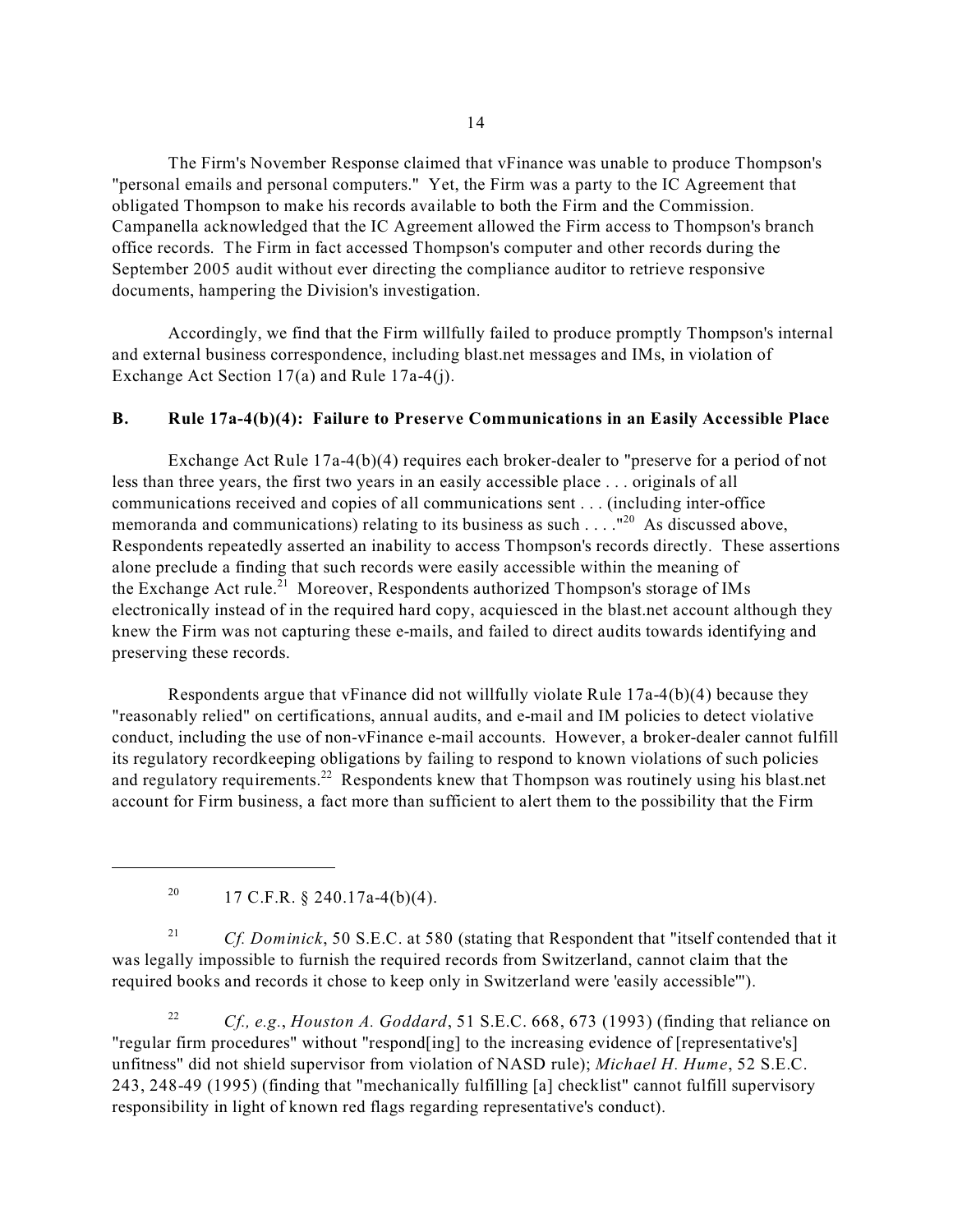was not capturing all of his business correspondence. Yet, because Respondents did not inform the compliance auditor about the blast.net account, his audits never focused on it.

Respondents argue that Campanella's "stern warnings" to Thompson about his blast.net usage demonstrate the Firm's commitment to recordkeeping. These "stern warnings" confirm Respondents' recognition that Thompson's was using blast.net messages for business correspondence. However, in spite of Thompson's refusal to heed Campanella's warnings, Campanella never imposed the threatened discipline on Thompson, nor implemented a system to preserve Thompson's business related blast.net messages.

The Firm also knew about, and Campanella expressly authorized, Thompson's storage of business-related IMs solely on his own computer beginning in 2003, although its own compliance policy required hard copy preservation. Moreover, electronic storage of these IMs violated the Exchange Act requirements unless they were "preserve<sup>[d]</sup> . . . exclusively in a non-rewritable, nonerasable format" and available to the Commission at all times.<sup>23</sup> In authorizing Thompson's electronic storage of IMs, Campanella made no attempt to verify that they were in a non-erasable format, and subsequent events demonstrate that they were not. $^{24}$ 

Accordingly, we find that vFinance willfully violated its Exchange Act Section 17(a) and Rule 17a-4(b)(4) obligation to preserve Thompson's electronic business correspondence in an easily accessible place.

## **C. Respondents' Arguments**

Respondents claim that Thompson is responsible for the recordkeeping violations. They view the destruction of Thompson's computer files as the sole basis for these violations, going so far as to assert at oral argument that "Thompson is the person that's alleged to have been the primary

<sup>23</sup>*See* 17 C.F.R. § 240.17a-4(f)(2)(ii)(A) and (f)(3)(i); *see also See Commission Guidance to Broker-Dealers on the Use of Electronic Storage Media Under the Electronic Signatures in Global and National Commerce Act of 2000 with Respect to Rule 17a-4(f)*, Exchange Act Rel. No. 44238 (May 1, 2001), 74 SEC Docket 2400, 2405 ("*May 2001 Release*") ("[T]he Commission's regulatory function is undermined to the extent that these records are inaccurate, retained in a non-accessible manner, or capable of alteration. The Commission's enforcement record against unscrupulous broker-dealers that have changed or destroyed records demonstrates how such conduct can harm investors and the public interest.").

<sup>&</sup>lt;sup>24</sup> Respondents further argue that the Firm's write-once-read-many ("WORM") drive was capturing any blast.net e-mails to vFinance accounts of the Firm's other employees. This assertion is contradicted by Groeneveld's September 2005 e-mail to Thompson, copied to Campanella, stating that "[t]he firm definitely captures all emails, except the ones from a personal account like the [blast.net] account." Campanella's directive to IT that they start collecting Thompson's blast.net e-mails further confirms that the Firm knew it was not collecting Thompson's blast.net e-mails.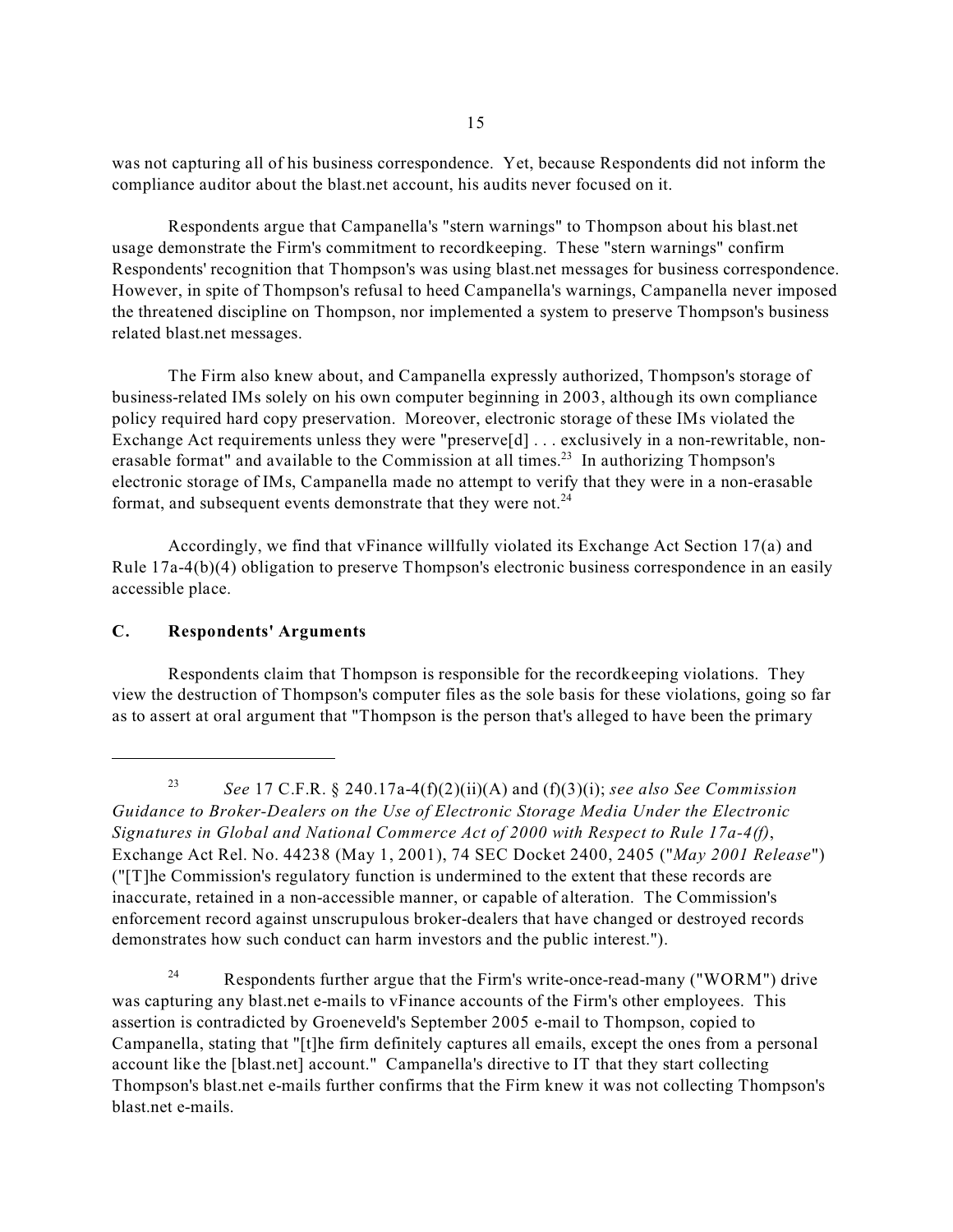violator here." Disclaiming "any knowledge of or . . . any role at all in Thompson's destructive acts," Respondents assert that they acted in good faith reliance on Firm policies and procedures.

Under Exchange Act Section 17(a), the broker-dealer has the primary responsibility for its business records. Accordingly, as the OIP alleged, the Division litigated, and the law judge found, the Firm is the primary violator in this case. The gravamen of these violations are the Firm's failures to preserve and produce the Firm's internal and external business-related correspondence. As demonstrated above, the Firm, acting through Campanella and others, engaged in a litany of violative conduct.

Respondents cite the law judge's *respondeat superior* analysis, asserting that agency principles only apply in cases of customer loss, complaint or fraud. However, "[i]t is wellestablished that a firm may be held accountable for the misconduct of its associated persons because it is through such persons that a firm acts."<sup>25</sup> Thus, Section 15(b)(4) of the Exchange Act authorizes us to discipline a broker-dealer for proscribed conduct by "any person associated with such broker or dealer."<sup>26</sup> The statute makes no distinction between fraud and non-fraud based violations.

Here, Respondents assigned Thompson responsibility for record production. Despite abundant red flags and months-long delays in Thompson's production, they failed to assign anyone else to search his premises for responsive documents for over a year and a half. They previously had acquiesced in his storing IMs electronically and using a personal e-mail service for business. For these reasons, we reject Respondents' claim that Thompson "was acting totally for his own benefit and entirely outside the authorized scope of his relationship with vFinance."

Moreover, Campanella himself produced documents for the Firm in October 2005, three months after the Division's request. As of December 2005, Respondents had failed to produce requested trading reports. The Firm's production of additional responsive records in February 2007 was incomplete, lacking most e-mail attachments and Thompson's IMs. No explanation was ever given for these delays.

<sup>26</sup> 15 U.S.C. § 78 $o(b)(4)$ .

<sup>25</sup>*SIG Specialists, Inc.*, Exchange Act Rel. No. 51867 (June 17, 2005), 85 SEC Docket 2679, 2692 & n.35; 15 U.S.C. § 78*o*(b)(4)(D); *see also SEC v. Wash. Invest. Network*, 475 F.3d 392, 393 (D.C. Cir. 2007) (noting that a corporation "could only act through its officers"); *A.J. White & Co. v. SEC*, 556 F.2d 619, 624 (1st Cir. 1977) (noting that a firm "can act only through its agents, and is accountable for the actions of its responsible officers"); *Armstrong, Jones & Co. v. SEC*, 421 F.2d 359, 362 (6th Cir. 1970) (stating that it "has long been the position of the Commission that a broker-dealer may be sanctioned for the wilful violations of its agents under the doctrine of *respondeat superior*"); *see also Am. Soc'y of Mech. Eng'rs, Inc. v. Hydrolevel Corp.*, 456 U.S. 556, 566 (1982) (applying agency principles to antitrust law and stating that "a principal is liable for an agent's fraud though the agent acts solely to benefit himself, if the agent acts with apparent authority").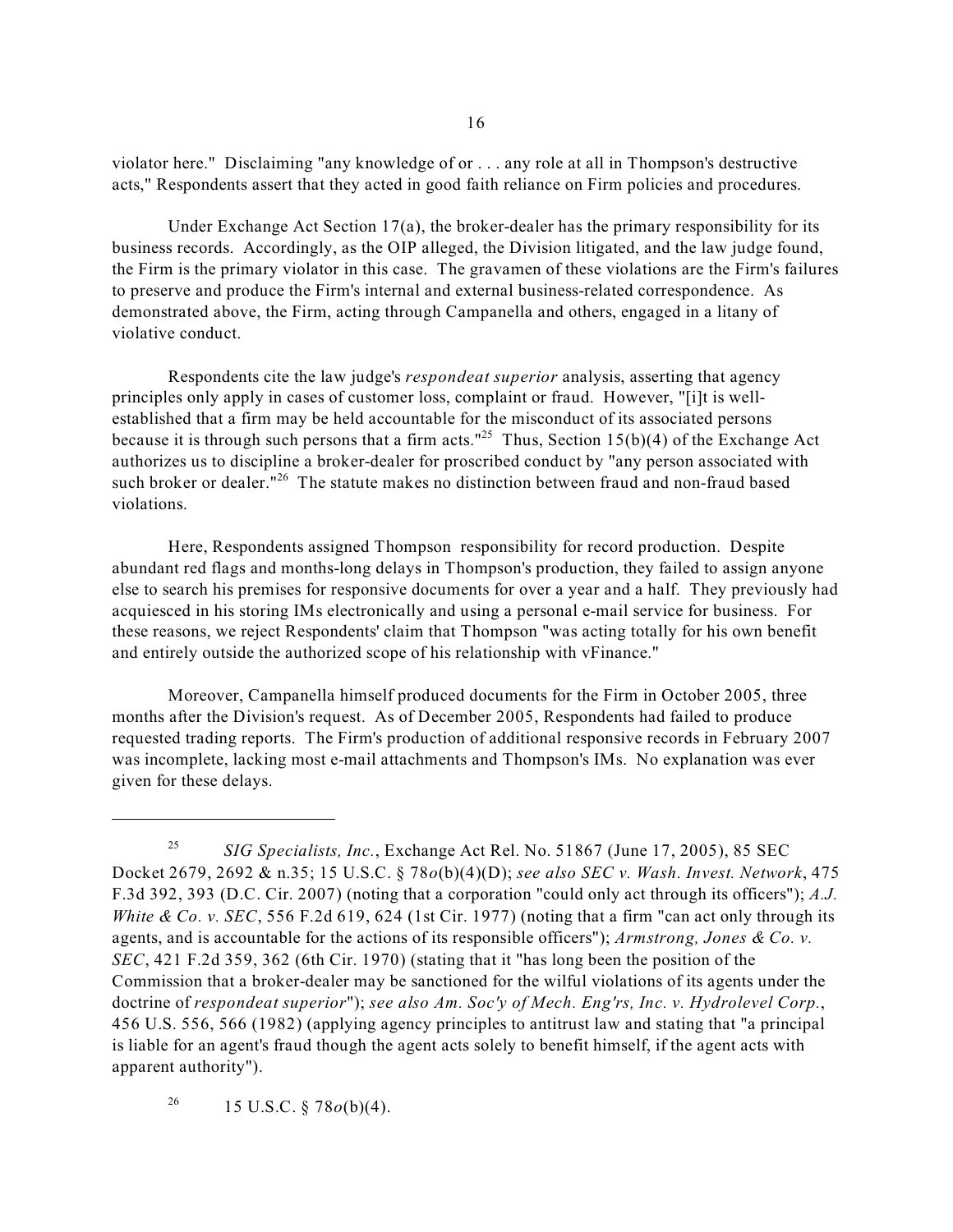confirming the applicability of Rule  $17a-4$  to electronic correspondence.<sup>30</sup> Respondents' claim of good faith is similarly misplaced. A finding of "[s]cienter is not required to violate Exchange Act Section  $17(a)(1)$  and the rules thereunder."<sup>27</sup> Respondents cite the initial decision in *Raymond James Financial Services, Ltd.*28 In that case the law judge declined to find a Section 17(a) violation for e-mail recordkeeping in light of contemporaneous Commission staff guidance indicating that, during the period at issue there (1999-2000), "Commission[] staff was (1) informing the industry that Rule  $17a-4(b)(4)$  would be modified, and (2) requesting that NYSE not enforce the rule" because of ongoing discussion with respect to the available technology to preserve e-mail.<sup>29</sup> The recordkeeping failures in this case took place well after guidance was issued

## **III.**

## **Campanella's Aiding and Abetting Violations**

Whether Campanella willfully aided and abetted the Firm's violations rests on whether (1) vFinance, in fact, committed the primary violations; (2) Campanella substantially assisted the conduct constituting the primary violations; and (3) Campanella provided that assistance with the requisite scienter.<sup>31</sup> The scienter requirement is satisfied if Campanella "knew of, or recklessly

<sup>28</sup> Initial Decision Rel. No. 296 (Sept. 15, 2005), 86 SEC Docket 711, 782-83, *Finality Order*, Exchange Act Rel. No. 52810 (Nov. 21, 2005), 86 SEC Docket 2274.

<sup>29</sup>*Raymond James*, 86 SEC Docket at 782.

<sup>30</sup>*See May 2001 Release*, 74 SEC Docket 2400, 2401. Respondents also cite the good faith defense in Exchange Act Section 20(a). That section by its terms applies to allegations of control person liability, not to allegations of primary liability, or aiding and abetting or causing violations. 15 U.S.C. § 78t(a); *see generally SEC v. First Jersey Sec., Inc.*, 101 F.3d 1450, 1473 (2d Cir. 1996) (stating that, "[t]o meet the burden of establishing good faith, the controlling person must prove that he exercised due care in his supervision of the violator's activities in that he 'maintained and enforced a reasonable and proper system of supervision and internal controls'"); *Ernst & Ernst v. Hochfelder*, 425 U.S. 185, 200 (1976) ("Ascertainment of congressional intent with respect to the standard of liability created by a particular section of the Acts must therefore rest primarily on the language of that section.").

<sup>31</sup>*Graham v. SEC*, 222 F.3d 994, 1000 (D.C. Cir. 2000); *see also Brendan E. Murray*, Investment Advisers Act Rel. No. 2809 (Nov. 21, 2008), 94 SEC Docket 11961, 11968; *Warwick Capital Mgmt., Inc.*, Advisers Act Rel. No. 2694 (Jan. 16, 2008), 92 SEC Docket 1410, 1421; *Phlo Corp.*, Exchange Act Rel. No. 55562 (Mar. 30, 2007), 90 SEC Docket 1089, 1103.

<sup>27</sup>*E.g., Jett,* 57 S.E.C. at 396 (citing *SEC v. Drexel Burnham Lambert Inc.*, 837 F. Supp. 587, 610 (S.D.N.Y. 1993), *aff'd sub nom. SEC v. Posner*, 16 F.3d 520 (2d Cir. 1994), *cert. denied*, 513 U.S. 1077 (1995)).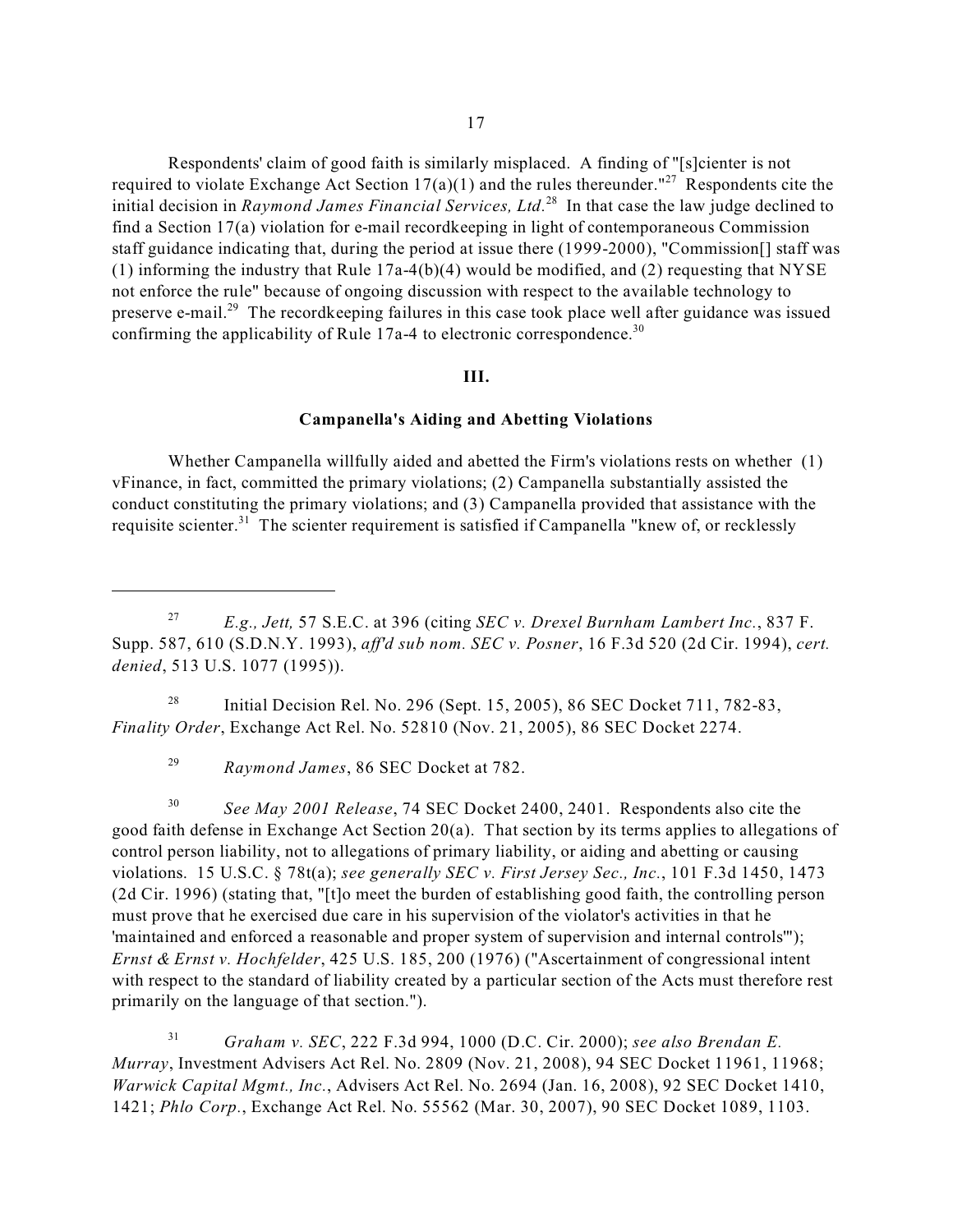disregarded, the wrongdoing and [his] role in furthering it."<sup>32</sup> The preceding discussion establishes vFinance's primary violations.

#### **A. Substantial Assistance**

We find that Campanella substantially assisted the Firm's delays in producing records to the Division under Exchange Act Rule 17a-4(j). Campanella asked Thompson to search and then relayed to the Division Thompson's improbable claim that he had no responsive records. Campanella failed to alert the auditor to the Division's request during the September 2005 audit. That same month Campanella eased Thompson's Lexington trading restrictions, signaling the Firm's indifference to Thompson's failure to produce correspondence records. Campanella delayed threatening Thompson with any disciplinary consequences for this failure until January 2006. Campanella delayed any physical search of the Flemington branch office for twenty months from the date of the Division's initial record request, and well after these records had been subpoenaed.<sup>33</sup> Accordingly, we find that Campanella's conduct substantially assisted the Firm's failure to promptly produce the records to the Division.

Campanella also substantially assisted the Firm's failure to preserve the correspondence records. Campanella was responsible for the effectiveness and enforcement of the Firm's record retention policies. He oversaw the annual audits and had the authority to discipline Thompson for non-compliance with Firm or Commission rules. However, having known since at least January 2004 that Thompson used blast.net messages for business purposes, he failed to alert the compliance auditor to the existence of the blast.net account, did not order preservation of these communications until September 2005, and even then did not follow up on that order. He did not act on any of his repeated threats of discipline despite his knowledge of Thompson's continuing violations. Campanella's decision to authorize storage of IMs on Thompson's hard drive rather than in a nonwritable, non-erasable format was a substantial causal factor in the Firm's failure to preserve Thompson's IMs in an easily accessible place and facilitated the destruction of records critical to a Division investigation.

Respondents describe Campanella's role as a mere failure to act, emphasizing that he did not assist in the destruction of documents. These claims misperceive the primary violations that Campanella aided and abetted, *i.e.*, failure to preserve and produce Firm documents. They also understate Campanella's role in them. In any event, we have frequently found aiding and abetting

<sup>32</sup>*Phlo*, 90 SEC Docket at 1103 & n.49 (citing *Monetta Fin. Servs., Inc. v. SEC*, 390 F.3d 952, 956 (7th Cir. 2004)); *see also Howard v. SEC*, 376 F.3d 1136, 1143 (D.C. Cir. 2004) ("A secondary violator may act recklessly, and thus aid and abet an offense, even if he is unaware that he is assisting illegal conduct."); *Graham*, 222 F.3d at 1000; *Geman v. SEC*, 334 F.3d 1183, 1195 (10th Cir. 2003) (upholding Commission determination that respondent "aided and abetted [books and records] violations with a state of mind of recklessness, if not willful disregard").

<sup>33</sup>*See Phlo*, 90 SEC Docket at 1105 (stating that "[p]ersons subject to Commission examination are not at liberty to set their own schedules for responding").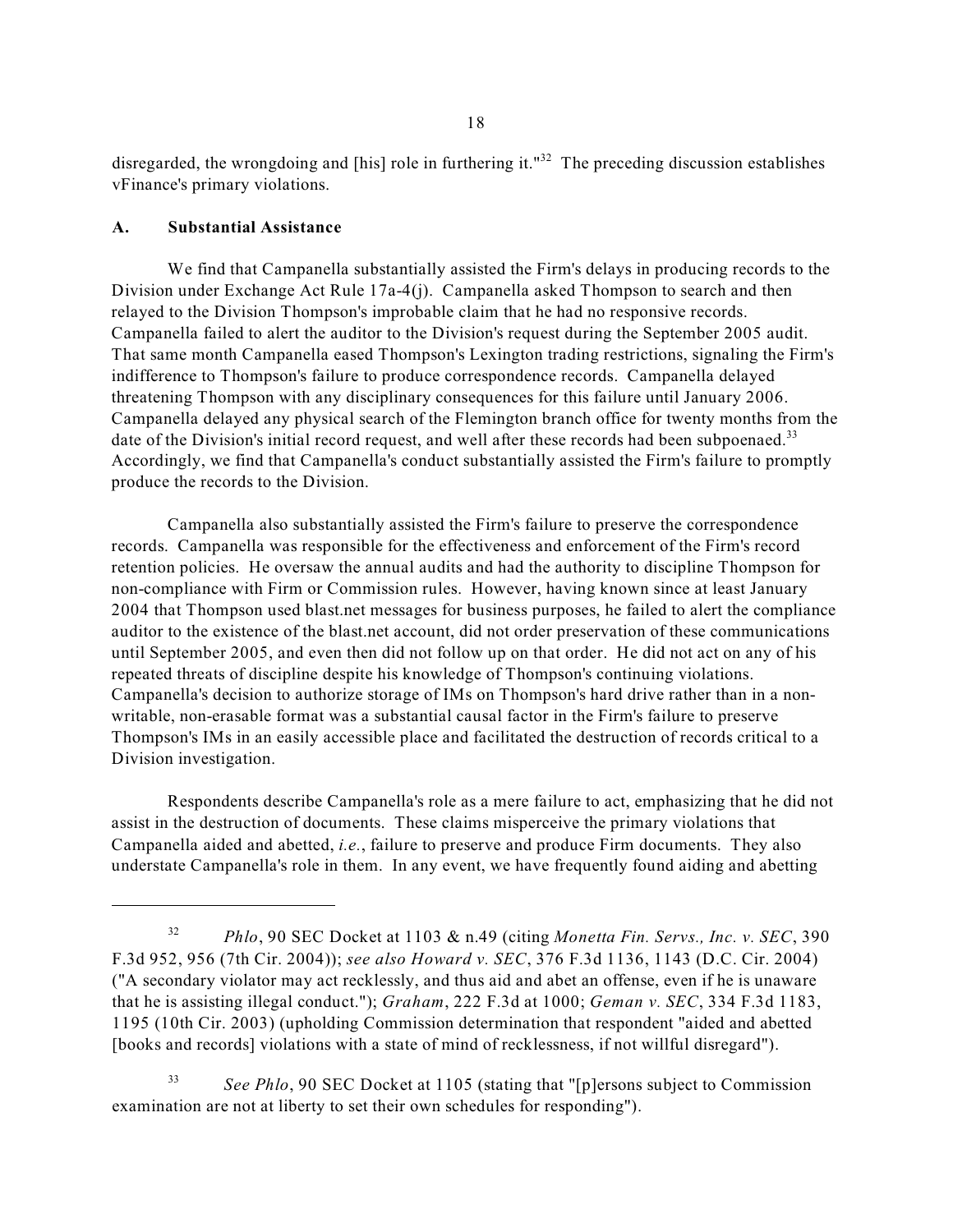liability for a failure to act where, as here, the respondent has a clear duty to act and the failure to act itself constitutes the underlying primary violation.<sup>34</sup> Accordingly, we find that Campanella substantially assisted the Firm's violations of Exchange Act Section 17(a) and Rules 17a-4(j) and  $17a-4(b)(4)$ .

### **B. Scienter**

Campanella also acted with the requisite scienter to establish aiding and abetting under Exchange Act Section 15(b). We find that Campanella's conduct, particularly given his status as chief compliance officer, was extremely reckless, and often knowing. He must have known of and ignored obvious risks and clearly knew of others. For example, he assigned Thompson responsibility for document production and had repeated indicia of Thompson's non-compliance. He received or was copied on correspondence establishing, and participated in telephone calls evidencing, red flags regarding the Firm's and Thompson's record preservation and production that Campanella recklessly disregarded. Moreover, Campanella personally approved the storage of IMs on Thompson's computer in violation of Commission rules and Firm policy.

Campanella contends that the appropriate standard for scienter is "actual knowledge." He focuses on the scienter standard under Exchange Act Section 20(e).<sup>35</sup> However, Section 20(e) applies to cases brought in federal district court for "knowingly provid[ing] substantial assistance" to securities law violations.<sup>36</sup> In Commission administrative proceedings under Exchange Act Section

<sup>35</sup> 15 U.S.C. §§ 78t(e), 78u(d)(1) & (3). For instance, Respondents cite cases brought under  $20(e)$  as establishing a requirement that the respondent "[c]onsciously intended to assist in the perpetration of a wrongful act." Quoting *SEC v. Pasternak*, 561 F. Supp. 2d 459, 502 (D.N.J. 2008).

by the Commission under paragraph (1) or (3) of section  $21(d)$ "); Exchange Act  $\S 21(d)(1)$ <sup>36</sup> Exchange Act  $\S 20(e)$ , 15 U.S.C.  $\S 78t(e)$  (limiting its scope to "any action brought (continued...)

<sup>34</sup>*See Marc N. Geman*, 54 S.E.C. 1226, 1258-59 (2001) (finding that officer willfully aided and abetted firm's recordkeeping violations by his "inaction, which was at the very least reckless" because he was "an active 'hands-on' manager" who remained responsible for firm's recordkeeping despite his attempts to delegate responsibility)*, aff'd*, 334 F.3d 1183, 1195 (11th Cir. 2003); *Phlo*, 90 SEC Docket at 1105 & 1118-19 (finding vice president and general counsel charged with responding to the Commission, "rendered substantial assistance" to firm's Exchange Act Section 17(b)(1) violation "by her delays in responding and by ultimately submitting incomplete responses" to Commission staff; revoking transfer agent registration, and barring senior officer from association with a registered transfer agent and assessing \$100,000 for aiding and abetting violations of turnaround rule and failure to produce records); *Zion Capital Mgmt., LLC*, 57 S.E.C. 99, 116 (2003) (holding that president aided and abetted firm's recordkeeping violations because he failed to "retain his contemporaneous trading notes" and "copies of [his] written communications" as required by Advisers Act).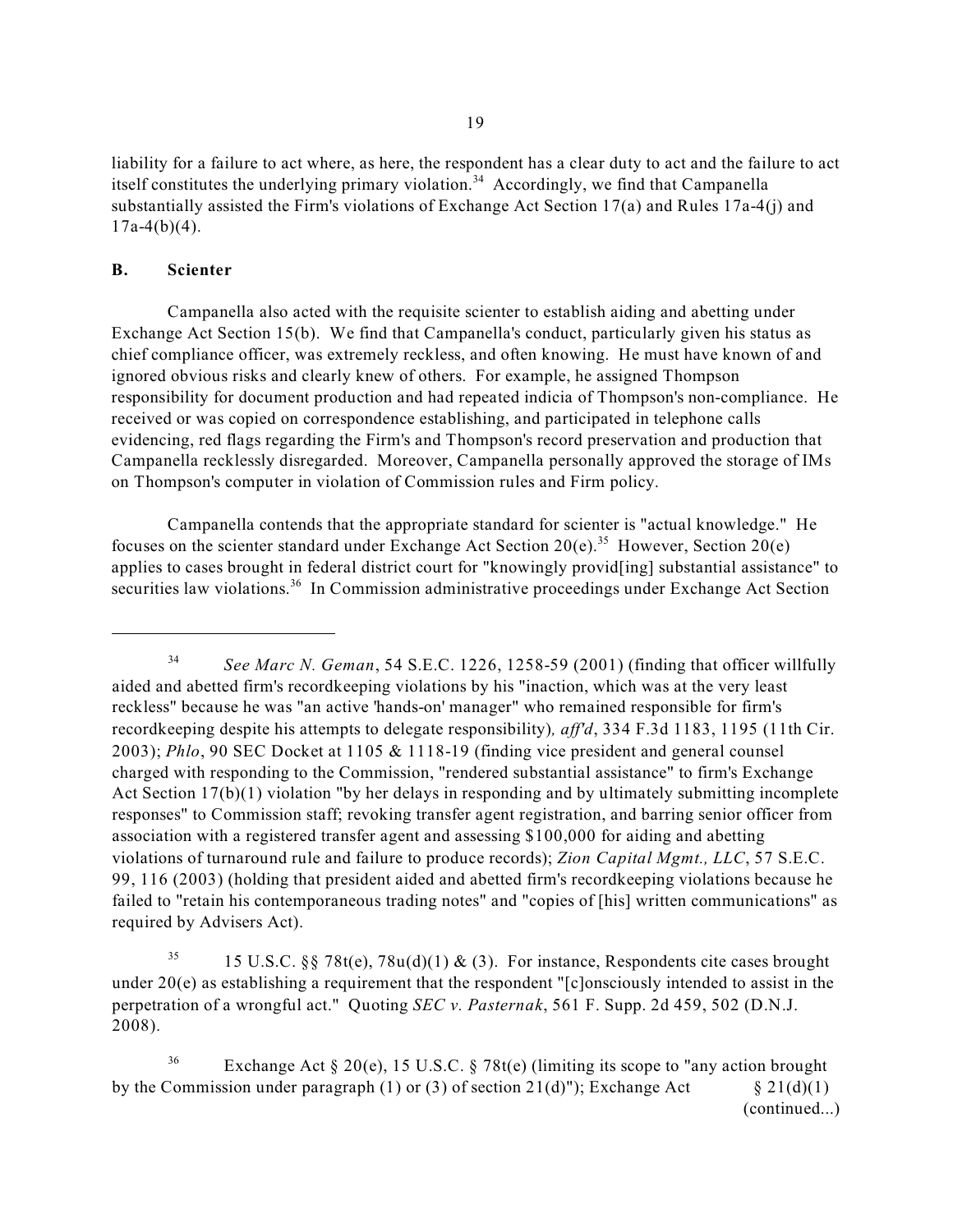Campanella's conduct was variously knowing and extremely reckless.<sup>37</sup> 15(b), recklessness is sufficient to establish aiding and abetting liability, and here we find

He further asserts that the "willfulness" standard applied in administrative proceedings "implicitly connotes actual knowledge rather than recklessness."<sup>38</sup> Willfulness in this context means "intentionally committing the act which constitutes the violation" but does not require knowledge that such actions constitute a rule or statutory violation.<sup>39</sup> Accordingly, we find that Campanella willfully aided and abetted the Firm's primary violations of Exchange Act Section 17(a) and Rules  $17a-4(b)(4)$  and  $17a-4(i)$ , and that he was a cause of these violations.<sup>40</sup>

<sup>37</sup>*SEC v. Johnson,* 530 F. Supp. 2d 325, 332-34 (D.D.C. 2008) (noting that the "willful" standard applied in administrative hearings "is less burdensome than the 'knowingly' standard imposed by Congress in Section 20(e)") (citations omitted); *Ponce v. SEC*, 345 F.3d 722, 737-38 (9th Cir. 2003) (upholding Commission's determination that respondent aided and abetted filing of false periodic reports because he "had knowledge, or at least was reckless in not recognizing, the misleading nature of the statements," and "played an essential and integral part of the" reporting and recordkeeping responsibilities); *Graham*, 222 F.3d at 1004-06 ("We have held that knowledge or recklessness is sufficient to satisfy [the scienter] requirement.").

<sup>38</sup> In their reply brief, Respondents argue for the first time that the "applicable legal" standards are so 'muddied' that even the courts are unable to discern a uniform code of conduct," making it unfair to find liability. Respondents' citation of cases addressing the scienter standard under Exchange Act Section 20(e), however, does not suggest confusion regarding the scienter standard for aiding and abetting liability under Section 15.

<sup>39</sup>*Wonsover v. SEC*, 205 F.3d 408, 414 (D.C. Cir. 2000).

<sup>40</sup> Respondents argue that Campanella could not be found to be a cause of the violations when he did not have "actual knowledge of wrongdoing." The statute, however, defines "cause" as an "an act or omission the person know or should have known would contribute to" a violation. 15 U.S.C. § 78u-3(a). The record evidence establishes both that Campanella knew and certainly should have known that his actions would exacerbate the violations in this case.

<sup>36 (...</sup>continued)

<sup>&</sup>amp; (3), 15 U.S.C. § 78u(d)(1) & (3) (describing standards for injunctions and for money penalties in United States district court). At oral argument, Respondents also asserted that the "standard for liability should be the same, regardless of the forum, regardless of the nature of the proceeding," but have not provided authority or analysis in support of this proposition. As the Division pointed out, the different scienter requirements for aiding and abetting liability under Sections 20(e) and 15 are consistent with differing scope of the respective sections.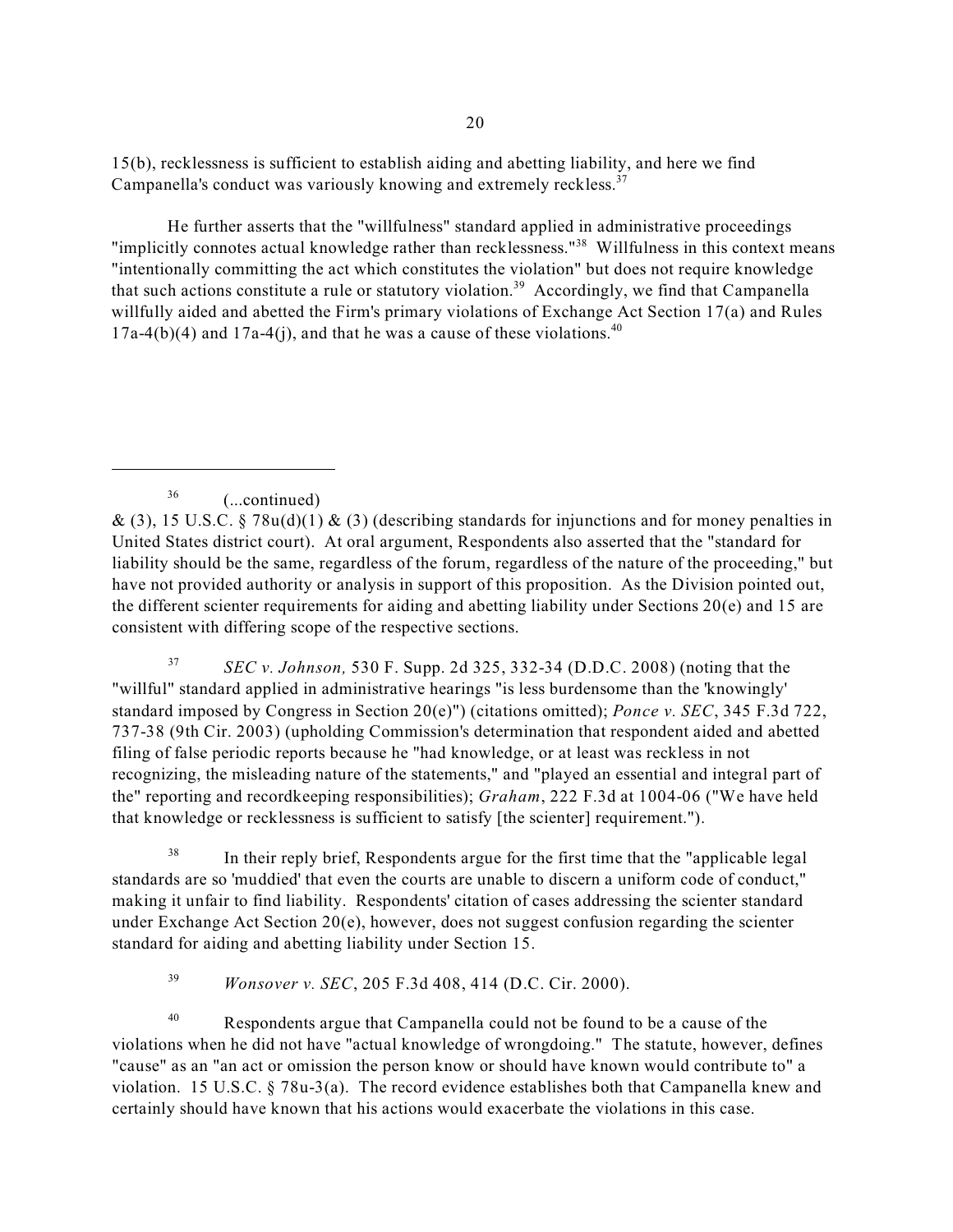# 21

# **IV.**

#### **Sanctions**

The law judge censured Campanella, ordered Respondents to cease and desist, and fined the Firm \$100,000 and Campanella \$30,000. In granting Respondents' petition for review, we determined on our own motion to review "what sanctions, if any, are appropriate in this matter," and on April 1, 2010, we issued an order directing the filing of additional briefs addressing sanctions.<sup>41</sup> As we have previously observed, "[w]hen Congress grants an agency the responsibility to impose sanctions to achieve the purpose of a statute, 'the relation of remedy to policy is peculiarly a matter for administrative competence. $^{\cdot m42}$  Respondents characterize the sanctions imposed by the law judge as "disproportionate and overly severe." We disagree.

#### **A. Censure and Associational Bar**

opportunities for future violations.<sup>45</sup> Exchange Act Sections  $15(b)(4)$  and  $15(b)(6)$  authorize us to censure, place limitations on, suspend, or revoke the registration of any broker-dealer, or bar a person associated with a broker- $\text{dealer}^{43}$  if we find conduct willfully violating or aiding and abetting a violation of the securities laws, and that such sanction is in the public interest.<sup>44</sup> In determining whether a sanction is in the public interest under Section 15(b), we consider such factors as: the egregiousness of respondent's actions; the isolated or recurrent nature of the infraction; the degree of scienter involved; the sincerity of respondent's assurances against future violations; the respondent's recognition of the wrongful nature of his conduct; and the likelihood that respondent's occupation will present

We have made clear that "the failure to cooperate with a [Commission] examination is serious misconduct that justifies strong sanctions because of its potential to thwart the protection of shareholders and market participants."<sup>46</sup> A bar serves a remedial purpose of protecting investors

<sup>41</sup>*Order Granting Petition for Review* (Jan. 6, 2009), Admin. Proc. File. No. 3 12918; *Order Directing Filing of Additional Briefs* (Apr. 1, 2010), Admin. Proc. File. No. 3 12918.

<sup>42</sup>*See Leslie A. Arouh*, 57 S.E.C. 1099, 1119 & n. 44 (2004) (quoting *Butz v. Glover Livestock Comm'n Co., Inc.*, 411 U.S. 182, 185 (1973) (internal citations omitted)).

43 15 U.S.C. § 78*o*(b)(4); (b)(6)(A).

44 15 U.S.C. §  $78o(b)(4)(D)$ ; (b)(6)(A) and (b)(4)(E).

<sup>45</sup>*Steadman v. SEC*, 603 F.2d 1126, 1140 (5th Cir. 1979).

<sup>46</sup>*Phlo,* 90 SEC Docket at 1110 (barring officer for aiding and abetting company's violations of turnaround rule and for failing to provide records to Commission until after it

(continued...)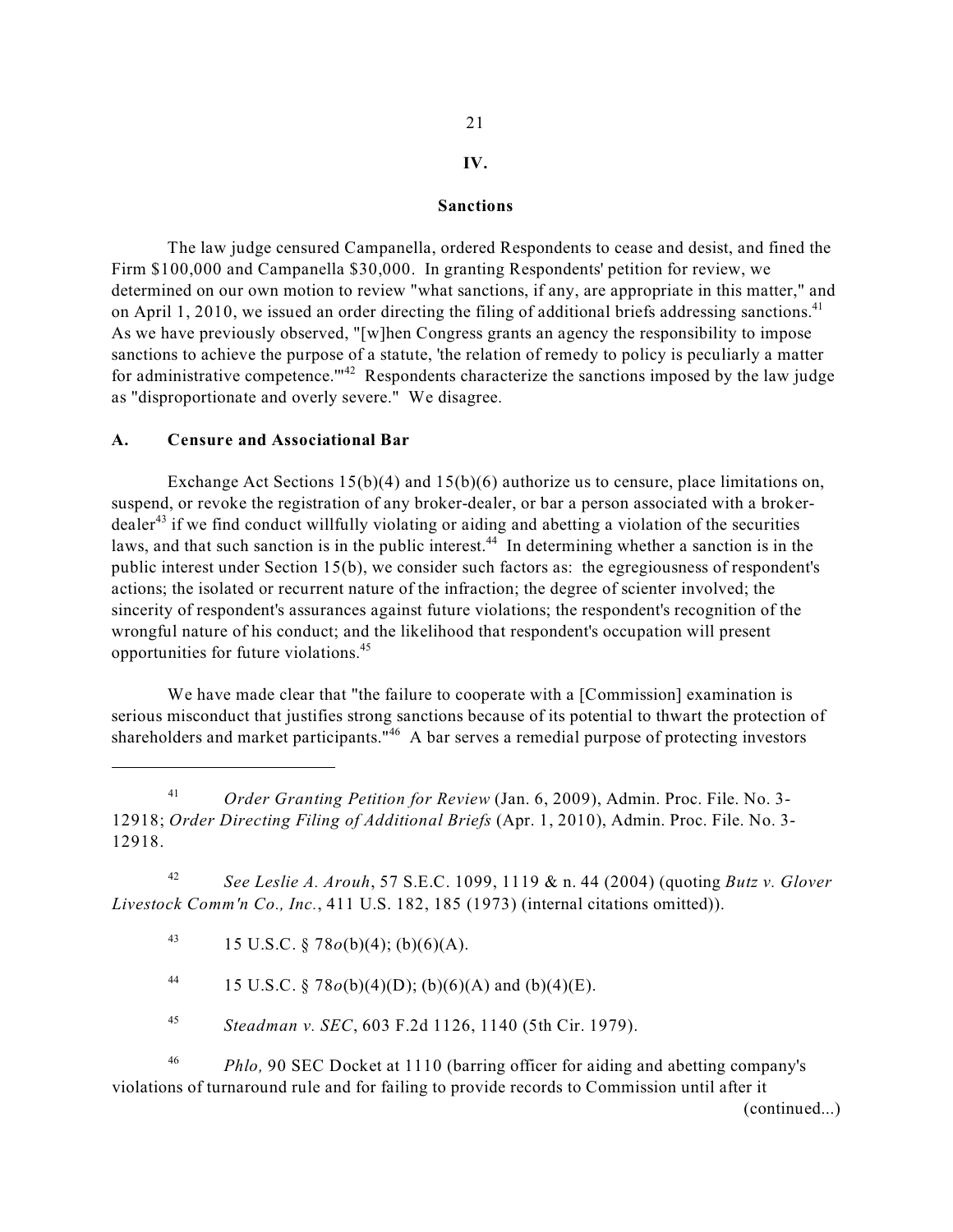such investigation.<sup>47</sup> from persons who have refused to cooperate with investigations of possible securities law violations, and deters other securities participants subject to regulatory investigations from engaging in similar conduct. Securities professionals should be incentivized to cooperate with regulatory investigations such that the sanction for a failure to produce documents or information are likely to be greater than, or at least comparable to, the potential sanction for any wrongdoing that might be uncovered during

Respondents' conduct was egregious. Rather than prioritizing compliance, Respondents authorized lapses in recordkeeping, engaged in dilatory tactics stalling production, and disregarded clear red flags demonstrating the impropriety of their reliance on Thompson to preserve and produce records. Respondents' Exchange Act violations ultimately facilitated the destruction of the only version of certain records critical to a Commission fraud investigation.

The violations were not isolated. The Rule  $17a-4(b)(4)$  violations continued for several years after Respondents were first alerted to the deficiencies in the Firm's preservation of blast.net messages and IMs in 2004, and the Rule 17a-4(j) violations persisted for almost two years after the Division's July 2005 record request. Although the Firm's primary liability under Section 17(a) need not be based on a scienter finding, the evidence that Respondents knew about the conduct constituting the violations and recklessly disregarded their regulatory obligations weigh in favor of meaningful remedial sanctions.

Respondents neither offer assurances against future violations nor recognize the wrongfulness of their conduct. Rather, throughout the proceeding, Respondents have attempted to shift all responsibility to Thompson, and to hide behind policies and procedures that the Firm and Campanella failed to enforce. As we have stated, "attempts to shift blame are additional indicia of [a

46 (...continued)

<sup>47</sup>*See, e.g.*, *PAZ Sec., Inc.*, Exchange Act Rel. No. 57656 (Apr. 11, 2008), 93 SEC Docket 5122, 5128 ("The possibility of receiving a bar for a failure to cooperate may have a very specific deterrent effect on all current and future SRO members and associated persons. NASD members and associated persons who know of wrongdoing and are approached by NASD with requests for information as part of an investigation should be deprived of any incentive to fail to cooperate."); *McCarthy v. SEC*, 406 F.3d 179, 189 (2d Cir. 2005) (noting that "the SEC has expressly adopted deterrence, both specific and general, as a component in analyzing the remedial efficacy of sanctions").

commenced an investigation); *see also Schield Mgmt. Co.*, Exchange Act Rel. No. 53201 (Jan. 31, 2006), 87 SEC Docket 848, 862 (barring former president, based on injunction, for failing to keep required records and make them available to Commission staff; stating that "the failure to cooperate with a Commission examination constitutes 'serious misconduct' justifying strong sanctions" (citing *Barr Fin. Group, Inc.*, 56 S.E.C. 1243, 1262 (2003))); *Gary M. Kornman*, Exchange Act Rel. No. 59403 (Feb. 13, 2009), 95 SEC Docket 14246, 14247 (barring associated person in a follow-on proceeding for criminal conviction for a false statement during a Commission investigation), *petition denied*, 592 F.3d 173 (D.C. Cir. 2010).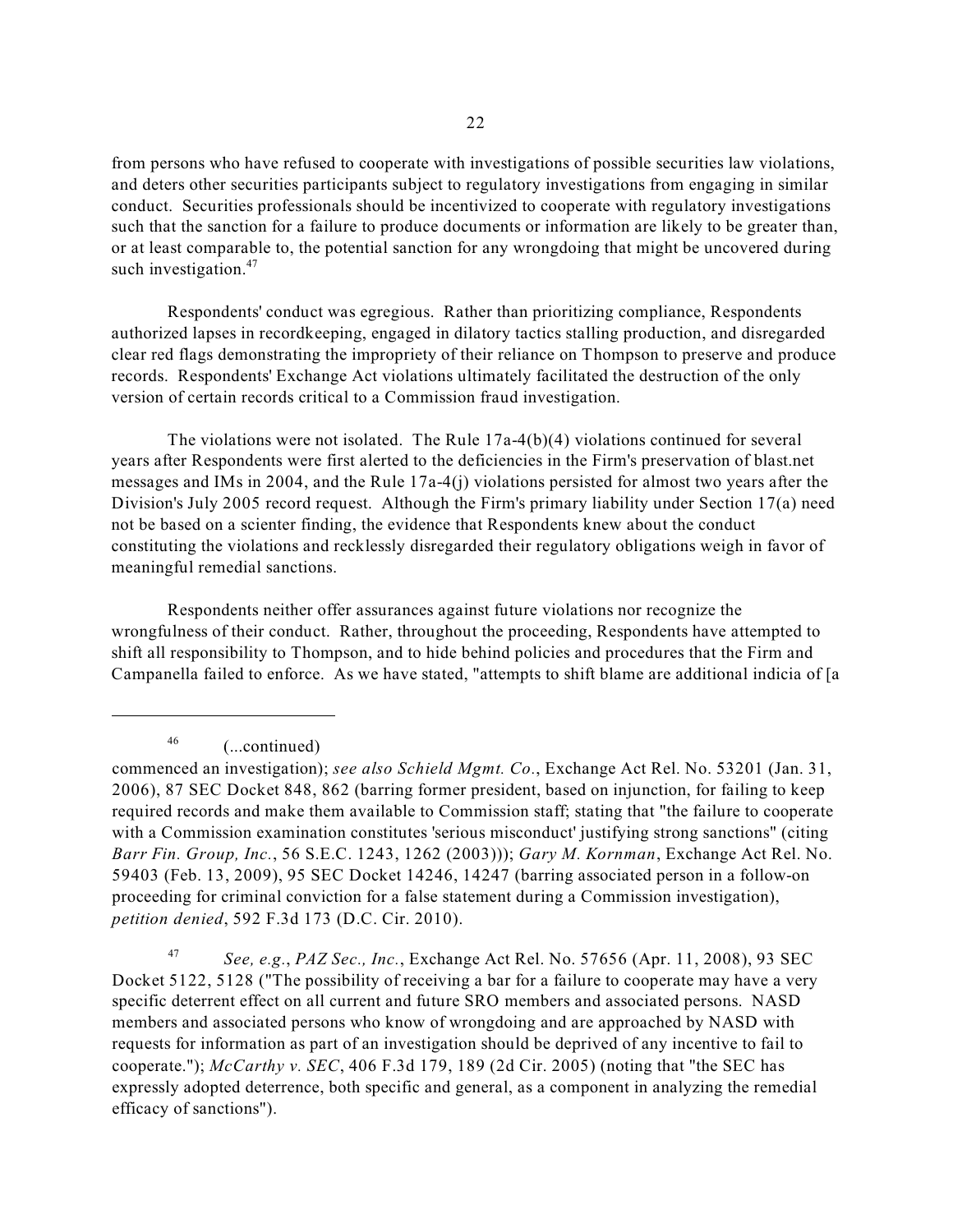respondent's] failure to take responsibility for his actions."<sup>48</sup> This pattern further underscores the risk that Respondents will continue to engage in similar misconduct and, together with the above factors, indicates a strong likelihood of future violations.<sup>49</sup>

Given these circumstances, we believe the public interest supports barring Campanella from associating with a broker-dealer in any supervisory or principal capacity with a right to reapply in two years. This limited bar is tailored to serve the specific remedial purpose of discouraging Campanella, who aided and abetted Exchange Act violations while serving as chief compliance officer and later as president, from repeating similar misconduct in the future.

Based on the foregoing, we also find it appropriate and in the public interest to censure both vFinance and Campanella. In this regard, we note the Firm's recent disciplinary history, including 2005 and 2008 settlement of Commission charges of failures to reasonably supervise sales of unregistered stock and market manipulation, respectively.<sup>50</sup> As we have stated, "repeated violations"

<sup>48</sup>*Clyde J. Bruff*, 53 S.E.C. 880, 887 (1998).

<sup>49</sup> We have emphasized repeatedly that the obligation to provide information to regulatory authority is so critical to the functioning of the regulatory system that violations such as Respondents' can only be adequately addressed by meaningful sanctions. For example, we have often sustained SRO decisions to expel firms from membership and to bar individuals from association for complete failures to provide requested information and dilatory tactics like those engaged in here. *See, e.g., PAZ*, 93 SEC Docket at 5127 (sustaining expulsion of NASD member firm and bar of its president for failing to respond to information requests where there were no mitigating circumstances; stating that "[d]elay and neglect" in response to information requests undermines a regulator's ability "to conduct investigations and thereby protect the public interest"), *petition denied*, 566 F.3d 1172 (D.C. Cir. 2009); *Toni Valentino*, 57 S.E.C. 330, 339 (finding "attempts to delay and ultimately avoid . . . appearance are especially troubling given the importance of" NASD investigation rule).

 violator presumptively unfit for employment in the securities industry." *PAZ*, 93 SEC Docket at In explaining the rationale for strong sanctions, we have agreed with the judgement of SROs that misconduct by individuals responsible for providing information to the SRO "renders the 5126; *see also Geoffrey Ortiz*, Exchange Act Rel. No. 58416 (Aug. 22, 2008), 93 SEC Docket 8977, 8989 (observing "that [NASD's] ability to request and obtain information from its members and associated persons is crucial to NASD's performance of its regulatory mission, and that the complete failure to respond to such requests is 'fundamentally incompatible' with that mission").

<sup>50</sup>*vFinance*, Exchange Act Rel. No. 57727 (Apr. 28, 2008), 93 SEC Docket 5465, 5470-72 (ordering censure, \$19,787 disgorgement, and undertakings, among other things, to retain an independent consultant to review the Firm's supervisory procedures "regarding its compliance with Section 5 of the Securities Act"); *vFinance*, Exchange Act Rel. No. 51530 (Apr. 12, 2005), 85 SEC Docket 742, 744-45 (ordering censure, \$50,000 penalty, and undertakings, among other (continued...)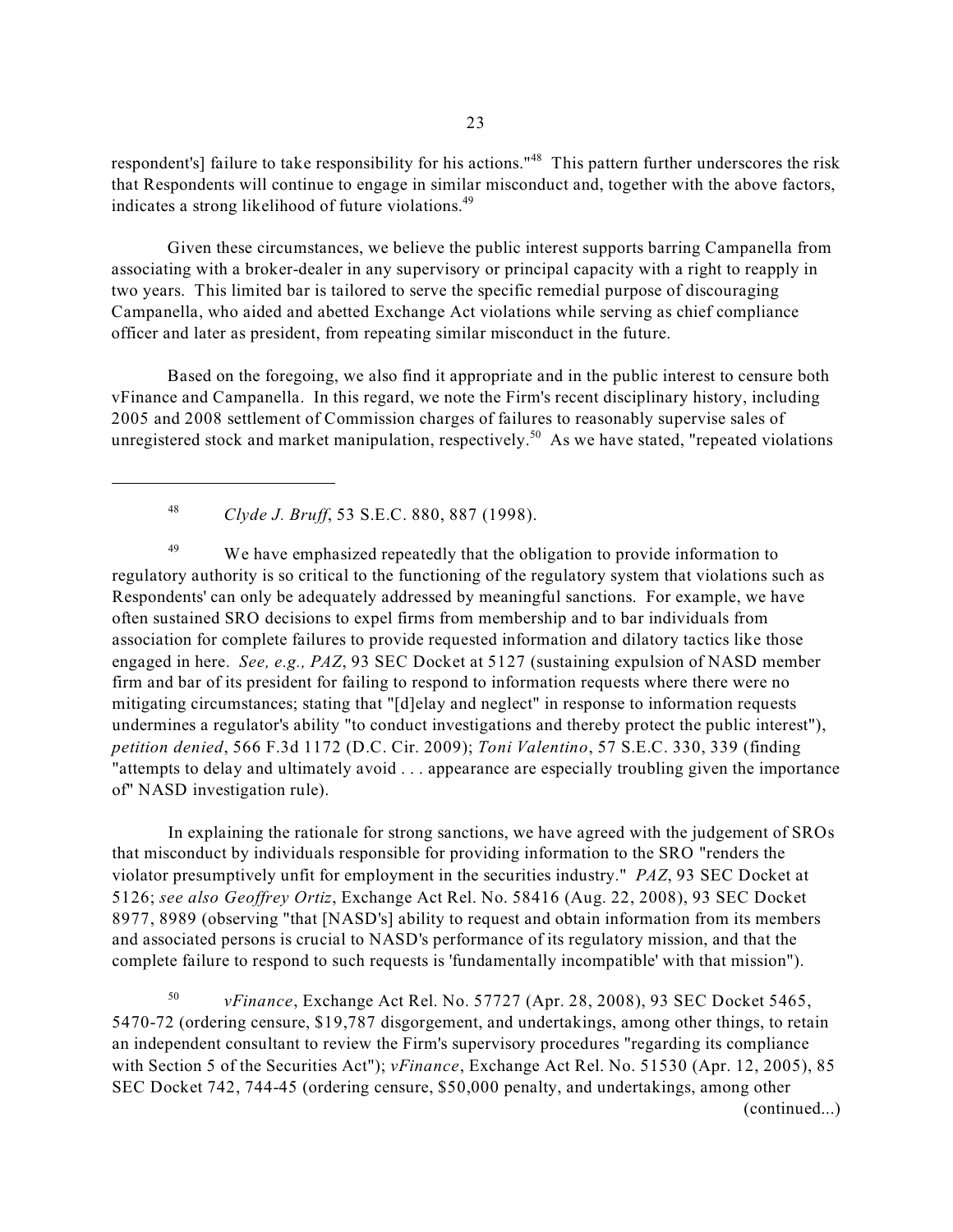need for scrupulous compliance in the future."<sup>51</sup> indicate the need for sanctions severe enough to deter further misconduct, and to impress . . . the

Respondents' primary challenge to sanctions is based on their claim of ignorance of Thompson's dilatoriness. As noted above, the Division reminded Respondents early and often that its request for Thompson's correspondence remained outstanding.

Respondents also complain there was "no indication that the Division's request was in connection with anything other than a routine investigation -- the Division did not express urgency." Exchange Act Rule 17a-4(j) does not differentiate between "routine" and "urgent" record requests. It requires broker-dealers to "furnish promptly" required records upon request by Commission staff, and the onus for ensuring prompt compliance falls on the broker-dealer, not the Division. In any event, Respondents' claim is unfounded. Record evidence establishes Respondents' knowledge of possible market manipulation activities in connection with Thompson's Lexington trading beginning as early as NASD's May 2004 document request. As early as August 2005, the Division had expressed concern with the Firm's responsiveness to its July request.

Respondents argue that severe sanctions are not warranted in the "absence of any specifically delineated standards or actions that a broker-dealer such as vFinance could take to respond to a Division request." However, as noted above, we have issued several statements delineating the standards for the violations here. The authorities we have cited are ample to put Respondents on notice that the conduct at issue here was not compliant.

Respondents' failure to acknowledge the plain language of the rule and this body of authority interpreting these standards is particularly disturbing. A chief compliance officer and president of a

50 (...continued)

things, to retain an independent consultant to review the Firm's supervisory procedures and recommend changes "to prevent and detect manipulative activity by traders").

These settlements belie Respondents' claim that an asserted lack of disciplinary history obviates the need for sanctions. The 2005 settlement was entered while Campanella was chief compliance officer and before the Division's first July 2005 request for Lexington records. Campanella was at least on notice of problems in the Firm's compliance culture when he received the record request. In any case, we have stated that "the absence of disciplinary history is not mitigative as securities professionals should not be rewarded for complying with securities laws." *Mitchell M. Maynard*, Advisers Act Rel. No. 2875 (May 15, 2009), 95 SEC Docket 16844, 6860 & n.39 (citation omitted) (barring associated person in follow-on proceeding for state antifraud violations); *see also Siegel v. SEC*, 592 F.3d 147, 157 (D.C. Cir. 2010); *Rooms v. SEC*, 444 F.3d 1208, 1214-15 (10th Cir. 2006).

<sup>51</sup>*Lowell H. Listrom*, 48 S.E.C. 609, 613 (1986); *see also Schield Mgmt. Co.*, 87 SEC Docket at 864 ("We note further that this is not the first time that Respondents have been subject to disciplinary proceedings.").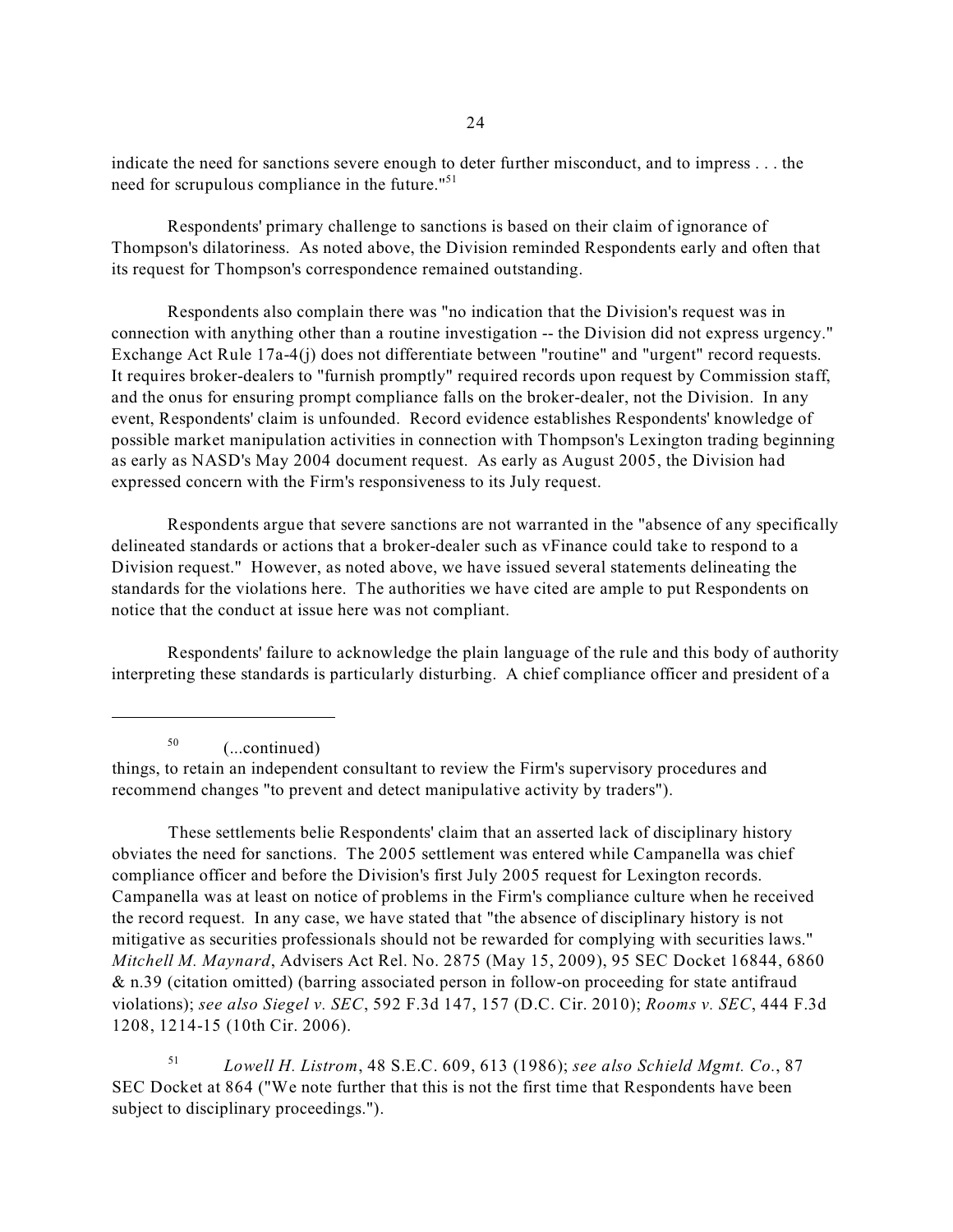registered broker-dealer must possess a thorough grasp of the firm's regulatory requirements,<sup>52</sup> and during its investigation the Division repeatedly reminded Respondents of the Firm's obligations to preserve records in an "easily accessible place" and to "promptly produce" these records under the Exchange Act rules. Respondents' claims of unfamiliarity with applicable standards suggest an indifference to fundamental broker-dealer obligations presenting a serious risk of future violations and threat to the public interest that we believe can only be ameliorated by the censure of Respondents and limited bar on Campanella discussed above.<sup>53</sup>

## **B. Cease-and-Desist Orders**

Exchange Act Section 21C(a) authorizes the Commission to impose a cease-and-desist order upon any person who "is violating, has violated, or is about to violate" any provision of the Exchange Act or any rule or regulation thereunder, or against any person who "is, was, or would be a cause of [a] violation, due to an act or omission the person knew or should have known would contribute to such violation."54 In our public interest analysis for cease-and-desist orders, we assess, in addition to the above factors, "whether the violation is recent, the degree of harm to investors or the marketplace resulting from the violation, and the remedial function to be served by the ceaseand-desist order in the context of any other sanctions."<sup>55</sup> We believe that cease-and-desist orders are appropriate in this case.

As discussed above, the violations in this case were recent and recurrent, continuing through at least March 2007. Respondents had ample opportunity to correct blatant deficiencies in the Firm's recordkeeping and delays in its production. Instead, Respondents compounded these deficiencies and delays by falsely asserting that Thompson's status as an independent contractor prevented them from accessing the branch office records -- even after they actually accessed these records in September 2005 without searching for responsive documents.

<sup>53</sup>*See Schield Mgmt. Co.*, 87 SEC Docket at 866 (stating that respondents' failures to cooperate with a Commission examination "demonstrate[] either that [they] fundamentally misunderstand the regulatory obligations to which they are subject or that they hold those obligations in contempt" (internal punctuation omitted) (quoting *Barr Fin.*, 56 S.E.C. at 1261-62)).

<sup>55</sup>*KPMG Peat Marwick LLP*, 54 S.E.C. 1135, 1192 (2001), *petition denied*, 289 F.3d 109 (D.C. Cir. 2002).

<sup>52</sup>*See* NASD Conduct Rule 3013 (adopted Dec. 1, 2004), NASD Manual at 4374 (2006 ed.) (now codified in FINRA Rule 3130.05) (stating "[t]he chief compliance officer is the primary advisor to the member on its overall compliance scheme and the particularized rules, policies, and procedures that the member adopts"); *see also Thomas F. White*, 51 S.E.C. 1194, 1197 (1993) ("As the firm's chief compliance officer, [a non-respondent] also shouldered the bulk of the responsibility for ensuring that the firm's salesmen complied with applicable requirements.").

 $^{54}$  15 U.S.C. § 78u-3(a).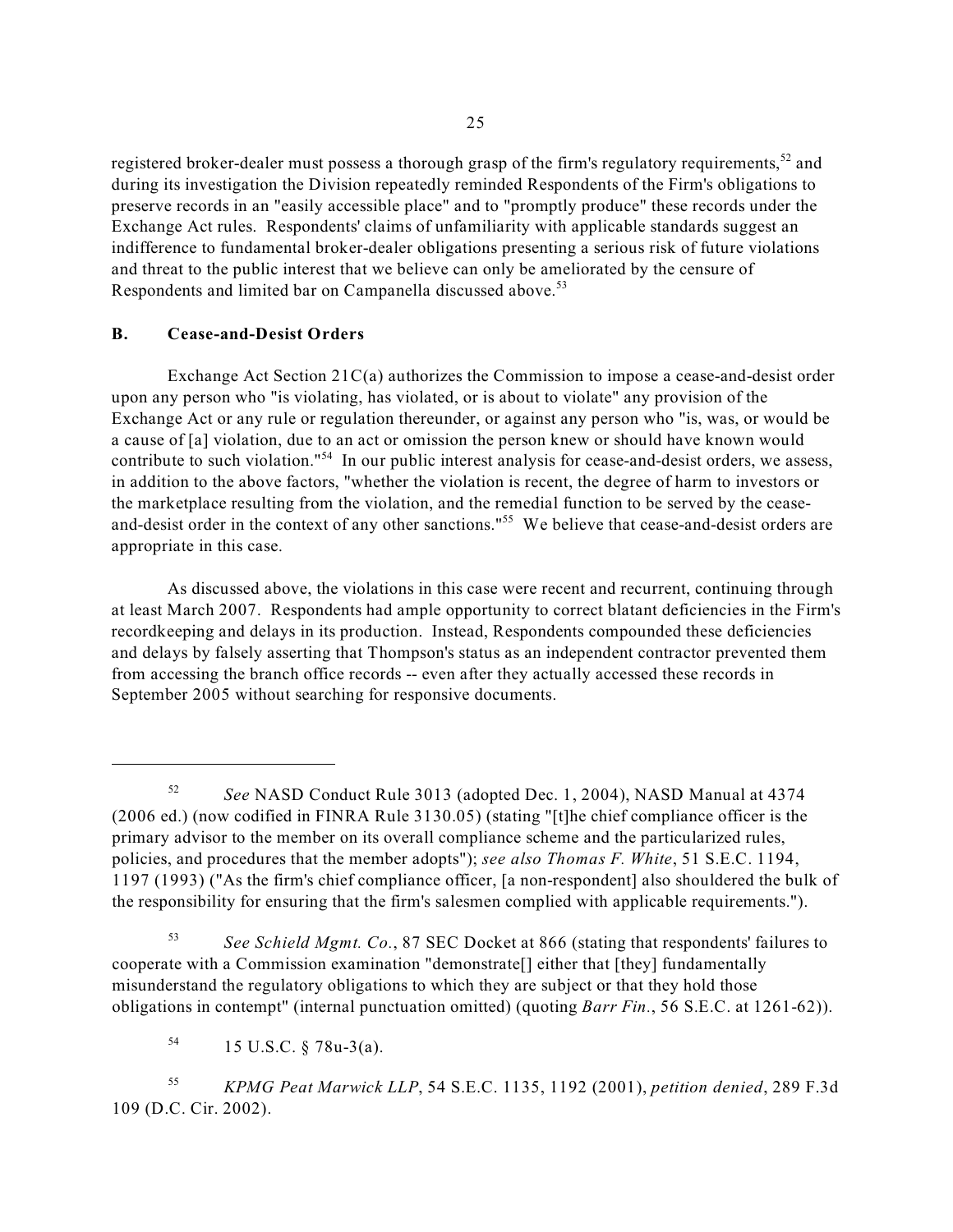The absence from the record of evidence demonstrating any direct customer harm is not mitigating, as our public interest analysis "focus[es] ... on the welfare of investors generally."<sup>56</sup> In reviewing failures to produce information to SROs, we have observed that such a failure

because it impedes detection of such violative conduct.<sup>57</sup> will rarely, in itself, result in direct harm to a customer. Rather, failing to respond undermines [the regulator's] ability to detect misconduct that may . . . have resulted in harm to investors or financial gain to respondents. Thus, even if the failure to respond does not result in direct improper financial benefit to respondents or harm to investors, it is serious

Cease-and-desist orders here serve the additional remedial function of encouraging future compliance with record preservation obligations and prompt responses to record production requests. Respondents give no indication of a desire to leave the industry, and as previously noted, such continued participation in the industry will present them with future opportunities for similar violations.

Respondents contend that Campanella is no longer associated with vFinance and that it is "unlikely that the precise situation will arise again in the future," thereby eliminating the risk that Respondents would commit future violations. We disagree. Our examination and investigative staffs routinely request records as part of our core mission to protect investors, deter, detect, and prosecute violative conduct, and monitor developments in the industry. Broker-dealers and their associated persons have ongoing obligations to maintain, preserve, and produce accurate records. We believe a cease-and-desist order will reinforce the importance of our record-keeping requirements. A cease-and-desist order against Campanella is appropriate because he may have future opportunities for similar violations if he acts in a supervisory or principal capacity after the two-year bar has elapsed, and/or if he associates in any other capacity with a broker-dealer while the limited bar is in effect. $58$ 

#### **C. Civil Penalties**

Under Exchange Act Section 21B, we may impose civil monetary penalties when a respondent has willfully violated or aided and abetted Exchange Act violations, and such penalties

<sup>58</sup> In disputing the propriety of cease-and-desist orders in this case, Respondents cite *WHX Corp. v. SEC*, 362 F.3d 854 (D.C. Cir. 2004), which vacated a Commission cease-and-desist order. The rationale for *WHX* is inapplicable here. In contrast to this case, *WHX* involved "a single, isolated violation" that was voluntarily and expeditiously corrected upon notification by Commission staff, suggesting a *de minimus* risk of recurrence. *Id.* at 861.

<sup>56</sup>*Kornman*, 95 SEC Docket at 14259; *see also Graham*, 222 F.3d at 1001 n.15 (stating that "unlike a . . . private damages action, the SEC need not prove actual harm").

<sup>57</sup>*Paz*, 93 SEC Docket at 5129.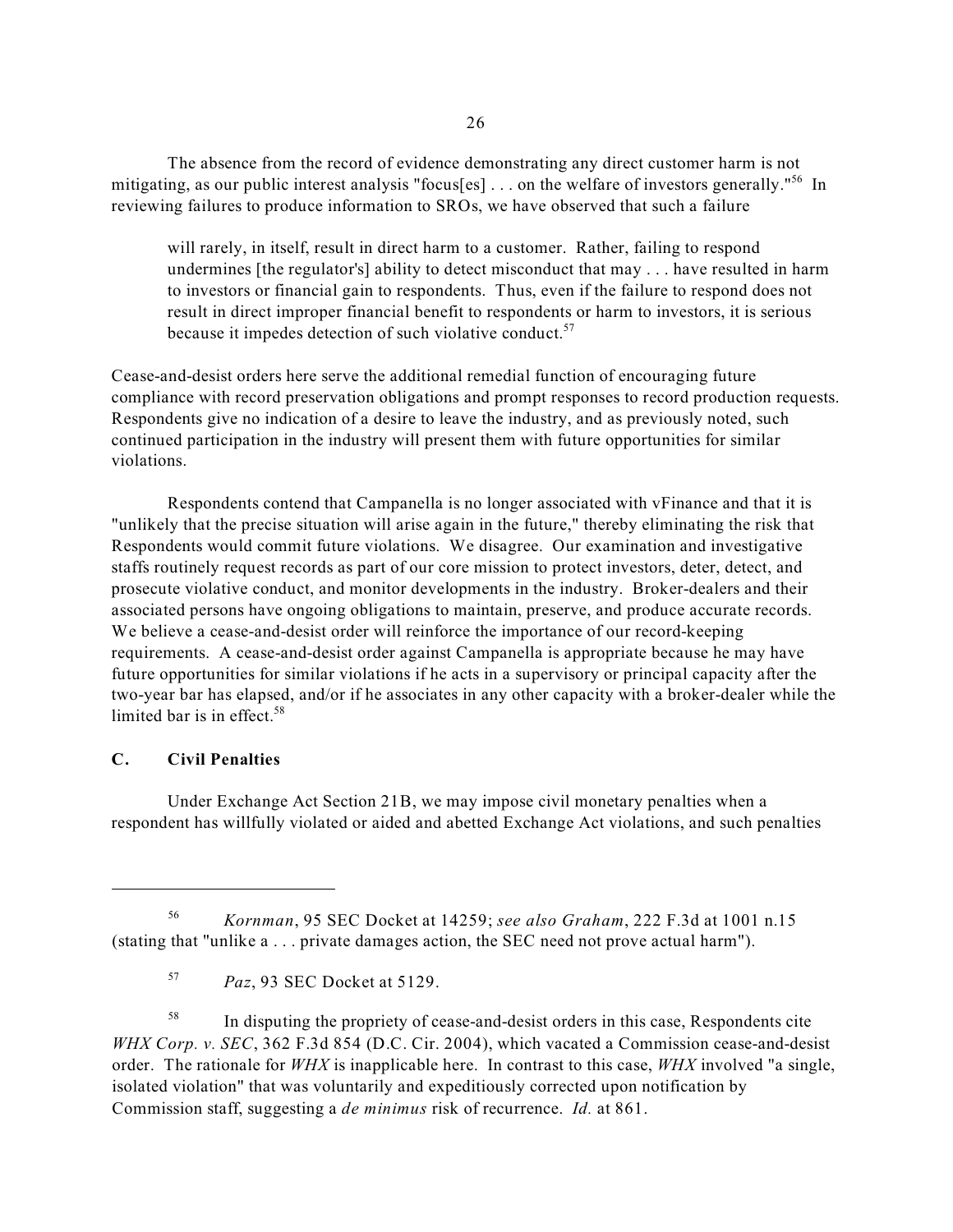are in the public interest.<sup>59</sup> The public interest considerations under Section 21B(c) include (1) whether the violation involved fraud, deceit, manipulation or deliberate or reckless disregard of a regulatory requirement, (2) the direct or indirect harm to other persons, (3) any unjust enrichment, (4) any prior record of violations by the Commission, other regulatory agencies or SROs, (5) the need to deter the respondent or respondents and other persons from committing similar misconduct, and  $(6)$  such other matters as justice may require.<sup>60</sup> Section 21B establishes a three-tier system for calculating the maximum penalty. For each act or omission involving deliberate or reckless disregard of a regulatory requirement occurring after February 14, 2005, a second-tier civil penalty may be assessed in maximum amounts of \$325,000 against a corporation or \$65,000 against an individual. $61$ 

Respondents' knowledge and recklessness with respect to the repeated and longstanding violations, in light of the other recent charges against the Firm, demonstrate a pernicious pattern of non-compliance that continued at the Firm until 2007. These considerations call for meaningful monetary penalties to encourage Respondents to prioritize compliance with Section 17(a) rules.<sup>62</sup> We find that Respondents' reckless disregard of these regulatory requirements merit second-tier penalties.

Accordingly, we have assessed one \$50,000 penalty against the Firm and one \$15,000 penalty against Campanella for each of the two Exchange Act rules violated, for total penalties of \$100,000 and \$30,000 respectively.<sup>63</sup> In determining the penalty amounts, we have taken into consideration the likelihood of future violations and the other sanctions imposed in this case, including Campanella's limited two-year bar. We find these penalties warranted to create a monetary incentive for Respondents and other industry participants to fulfill their recordkeeping obligations and cooperate with regulatory inquiries -- particularly when, as in this case, such person is aware that compliance may reveal regulatory violations potentially resulting in disgorgement or

<sup>59</sup> 15 U.S.C. § 78u-2(a)(1); (a)(2).

<sup>60</sup> Exchange Act Section 21B(c), 15 U.S.C.  $\S$  78u-2(c).

<sup>61</sup>*See Debt Collection Improvement Act of 1996*, Pub. L. No. 104-134, 110 Stat. 1321-373 (1996) (codified at 28 U.S.C. § 2461); 17 C.F.R. § 201.1002.

<sup>62</sup>*See The Securities Law Enforcement Remedies Act of 1990*, S. REP. NO. 101-337, at 11 (1990) ("For some firms, a censure may provide relatively little deterrence against future violations. However, revocation of a firm's registration or temporary suspension of its operations could impose hardship on a firm's customers, public shareholders, and innocent employees. With the option of imposing a monetary penalty, the SEC may appropriately sanction a violation requiring a penalty more severe than censure, but without the adverse consequences of a suspension or revocation.").

<sup>63</sup>*Cf. Mark David Anderson*, Exchange Act Rel. No. 48352 (August 15, 2003), 80 SEC Docket 3250, 3270 (assessing separate penalty for each of 96 violative trades).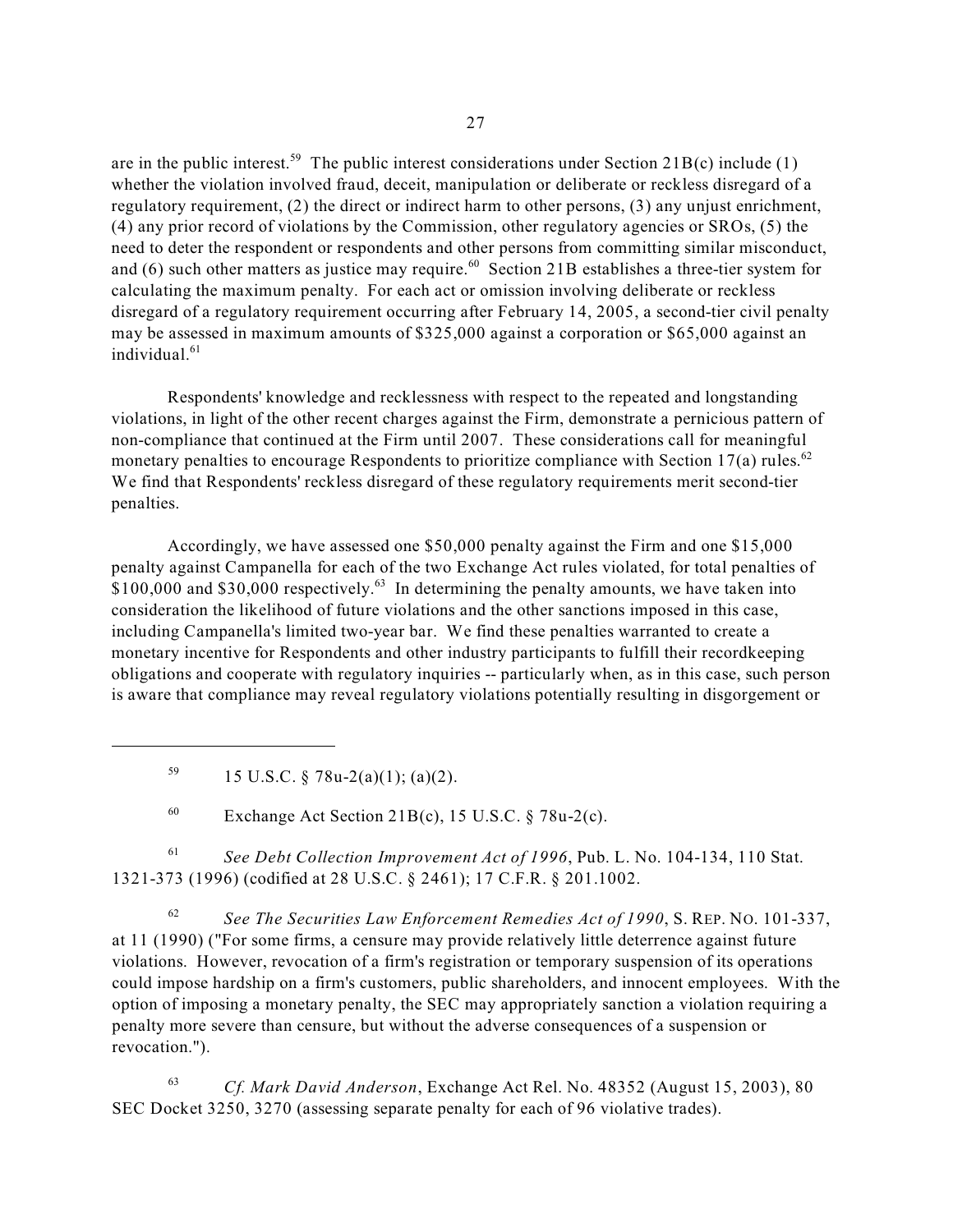monetary penalties.<sup>64</sup> With respect to the Firm, the base \$50,000 penalty amount is greater than the Firm's estimated share of the remuneration for Thompson's Lexington trading, which record evidence suggests was approximately \$48,412 from October 2003 through December 2005.<sup>65</sup> With respect to Campanella, we believe that a base \$15,000 penalty amount

<sup>64</sup>*See* S. REP. NO. 101-337, at 15, 10, 11 (1990) (noting that the "effectiveness of deterrence may be a function of the economic gain to be derived from a violation and the probability that a violation will be detected," and that "[t]o the extent that violations . . . are motivated by a desire to maximize profits by reducing costs, the possibility of civil money penalties will improve compliance . . . and have a significant remedial effect").

<sup>&</sup>lt;sup>65</sup> Record evidence produced by the Firm indicates that Thompson received approximately \$274,334 in commissions for his Lexington trading during this period. The Firm was entitled to retain 15% of the gross commissions generated by Thompson under the IC agreement, suggesting that Thompson's Lexington trading had generated gross commissions of approximately \$322,746, and that the Firm retained \$48,412 of this amount.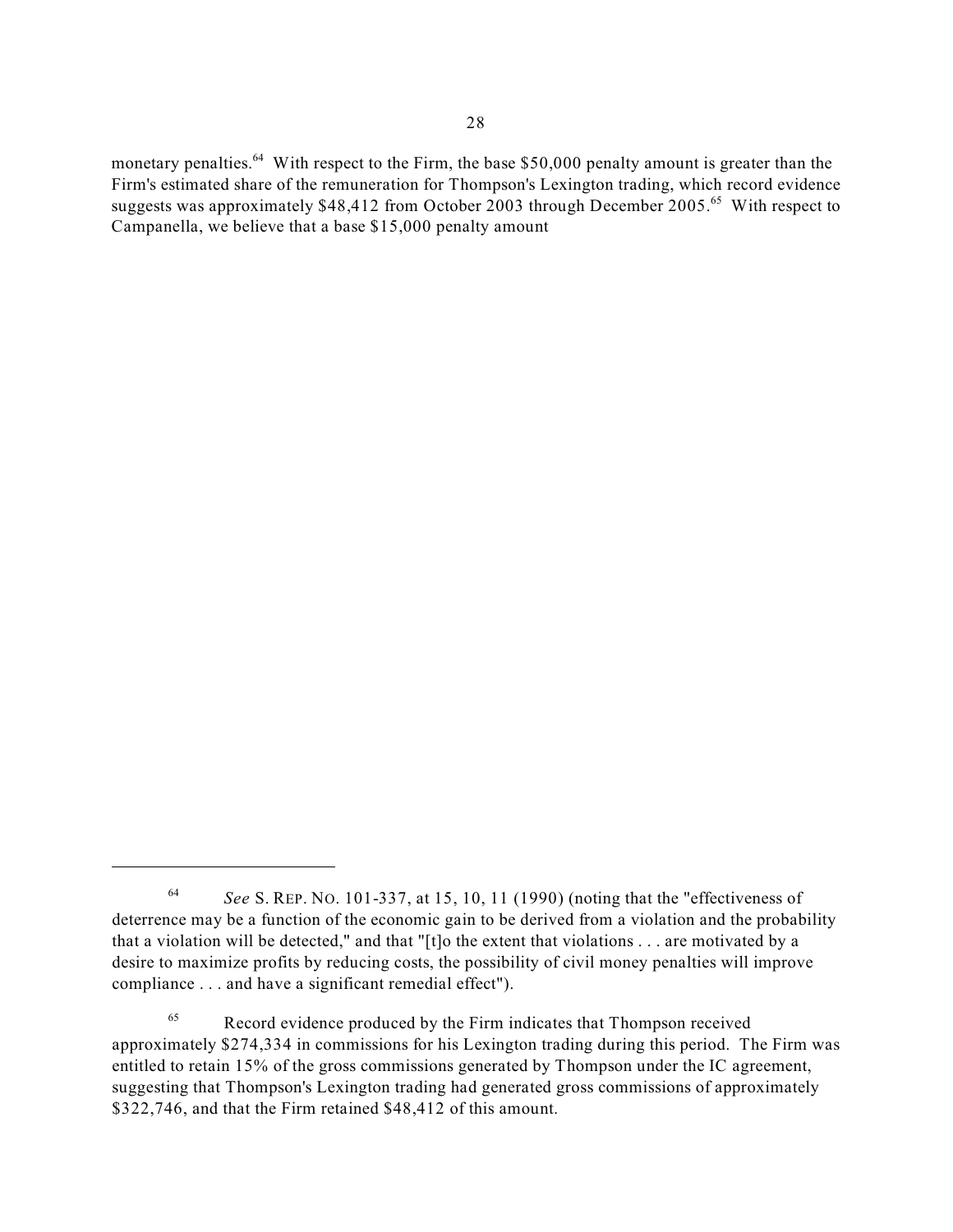appropriately reflects his knowledge, recklessness and responsibility for the Firm's recordkeeping policies and its responses to the Commission record requests.<sup>66</sup>

An appropriate order will issue.<sup>67</sup>

By the Commission (Chairman SCHAPIRO and Commissioners CASEY, AGUILAR and PAREDES); Commissioner WALTER not participating.

> Elizabeth M. Murphy Secretary

<sup>66</sup>*See* S. REP. NO. 101-337, at 10 (noting that penalties are appropriate for violations such as bookkeeping violations that "may reflect an unwillingness to incur the cost of full compliance with the securities laws" that may expose investors "to significant risk of loss, even though the violations may not involve affirmative conduct to defraud investors").

 $67$  We have considered all of the parties' contentions. We have rejected or sustained them to the extent that they are inconsistent or in accord with the views expressed in this opinion.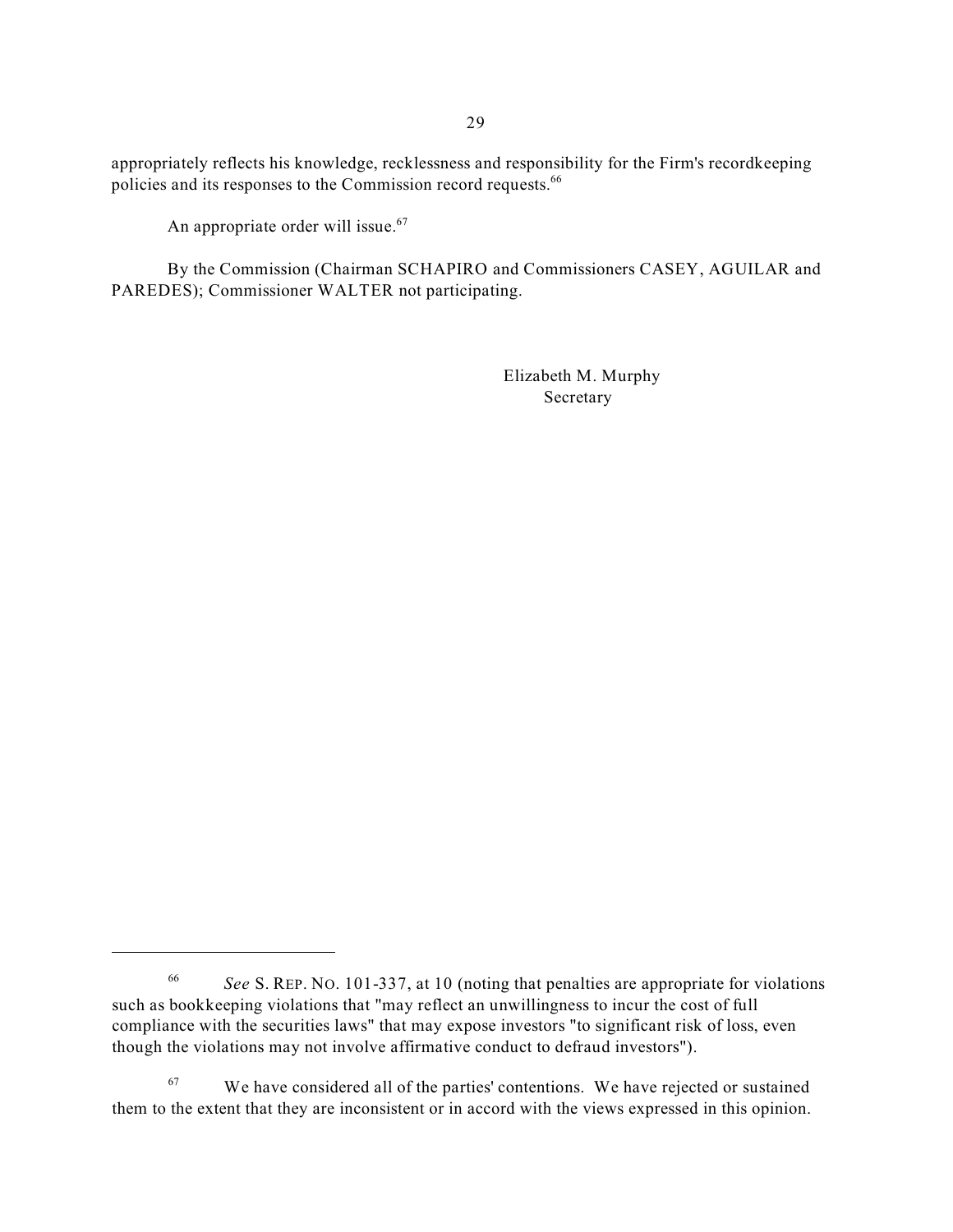# UNITED STATES OF AMERICA before the SECURITIES AND EXCHANGE COMMISSION

## SECURITIES EXCHANGE ACT OF 1934 Rel. No. 62448 / July 2, 2010

Admin. Proc. File No. 3-12918

In the Matter of

vFINANCE INVESTMENTS, INC. and RICHARD CAMPANELLA

c/o Carl F. Schoeppl, Esq. Schoeppl & Burke, P.A. 4651 North Federal Highway Boca Raton, FL 33431-5133

Adam H. Smith, P.A. 2650 N. Military Trail, Suite 125 Boca Raton, FL 33432

#### ORDER IMPOSING REMEDIAL SANCTIONS

On the basis of the Commission's opinion issued this day, it is

ORDERED that vFinance Investments, Inc. be, and it hereby is, censured; and it is further

ORDERED that vFinance Investments, Inc. cease and desist from committing or being a cause of any violations or future violations of Section 17(a) of the Securities Exchange Act of 1934 and Rules  $17a-4(b)(4)$  and  $17a-4(i)$  by failing to preserve or produce required records; and it is further

ORDERED that vFinance Investments, Inc. pay a civil money penalty in the amount of \$100,000; and it is further

ORDERED that Richard Campanella be, and he hereby is, censured and barred from association with any broker or dealer in any principal or supervisory capacity with a right to reapply after two years; and it is further